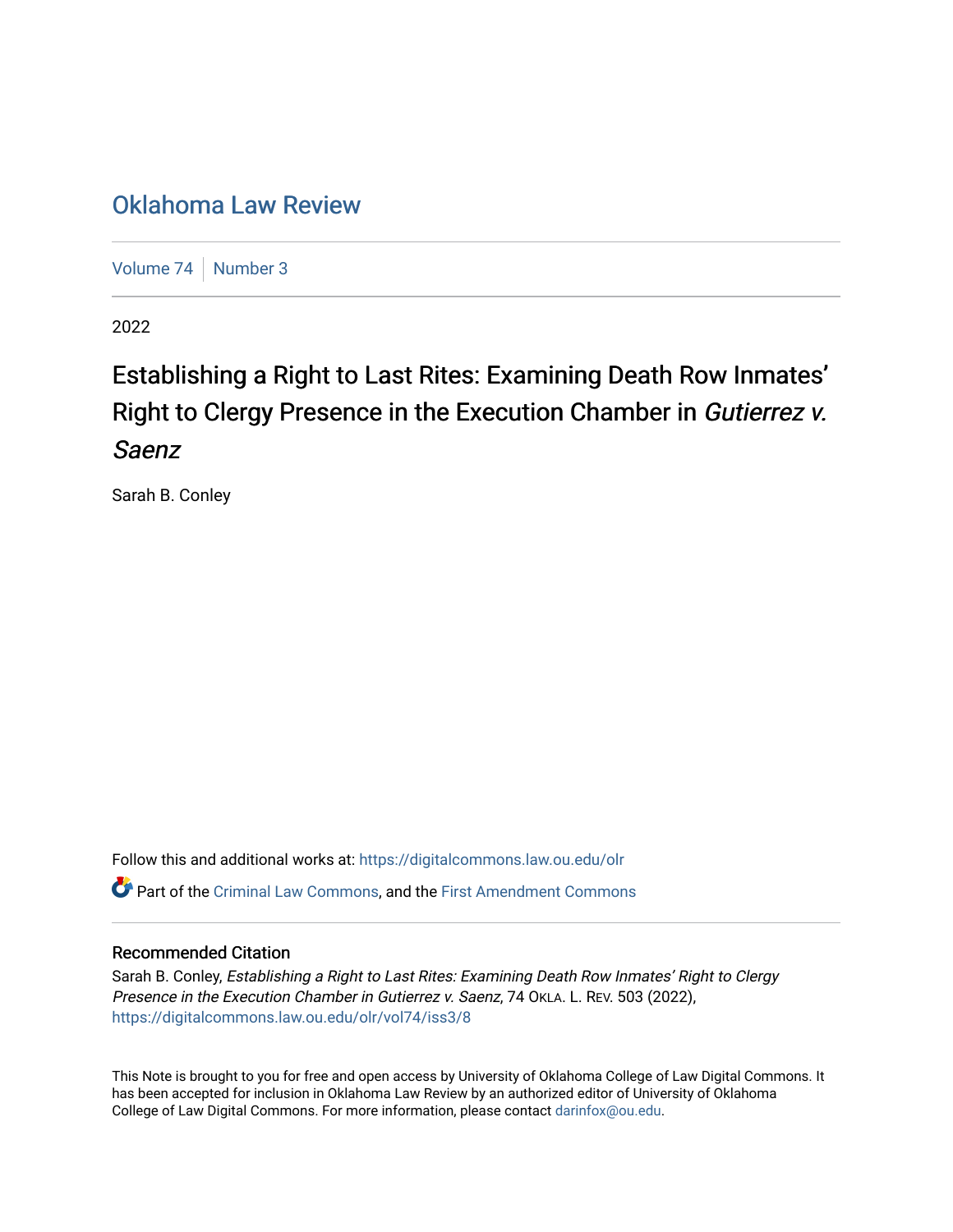### Establishing a Right to Last Rites: Examining Death Row Inmates' Right to Clergy Presence in the Execution Chamber in *Gutierrez v. Saenz*

*Prison walls do not form a barrier separating prison inmates from the protections of the Constitution.* 

#### *I. Introduction*

Ruben Gutierrez is a Texas prisoner on death row and a practicing Catholic.<sup>2</sup> With his execution date imminent, he learned that the prison system in which he is incarcerated had just changed its execution policy.<sup>3</sup> Suddenly, Mr. Gutierrez's priest could no longer accompany him into the execution chambers, contrary to the previous policy allowing for such clergy presence.<sup>4</sup> In his final moments, the prison would not allow him to receive what some call "Last Rites"—a traditional prayer practice of the Catholic faith $5$ —nor receive the spiritual comfort of his priest's presence as the State carries out his execution.<sup>6</sup> Mr. Gutierrez felt this deprivation was an infringement on his right to practice his religion and to have peace in his final moments.<sup>7</sup>

In its last few terms, the United States Supreme Court has shown an interest in the religious rights of prisoners, including prisoners facing execution.<sup>8</sup> The Court, however, has yet to clearly articulate what religious rights prisoners retain up to their last moments in the execution chambers. The Court's recent summary dispositions in favor of prisoners' religious rights show a strong inclination to potentially rule in a future term that prisoners have a right to a spiritual advisor's presence with them in the execution chamber when it is a sincere exercise of the prisoners' religion.<sup>9</sup> The congressional intent behind the federal Religious Land Use and Institutionalized Persons Act of 2000, and the last two decades of caselaw since its enactment, support this right of prisoners. Prisons in all states with

<sup>1.</sup> Turner v. Safley, 482 U.S. 78, 84 (1987).

<sup>2.</sup> Gutierrez v. Saenz, No. 1:19-cv-00185, slip op. at 9 (S.D. Tex. Nov. 24, 2020).

<sup>3.</sup> *See id.* at 4–5.

<sup>4.</sup> Gutierrez v. Saenz, 818 F. App'x 309, 313 (5th Cir. 2020).

<sup>5.</sup> *Gutierrez*, No. 1:19-cv-00185, slip op. at 11.

<sup>6.</sup> *Gutierrez*, 818 F. App'x at 314.

<sup>7.</sup> *See id.* at 313.

<sup>8.</sup> *See* Dunn v. Ray, 139 S. Ct. 661 (2019) (mem.); Murphy v. Collier, 139 S. Ct. 1475 (2019) (mem.); Gutierrez v. Saenz, 141 S. Ct. 1260 (2021) (mem.); Dunn v. Smith, 141 S. Ct. 725 (2021) (mem.).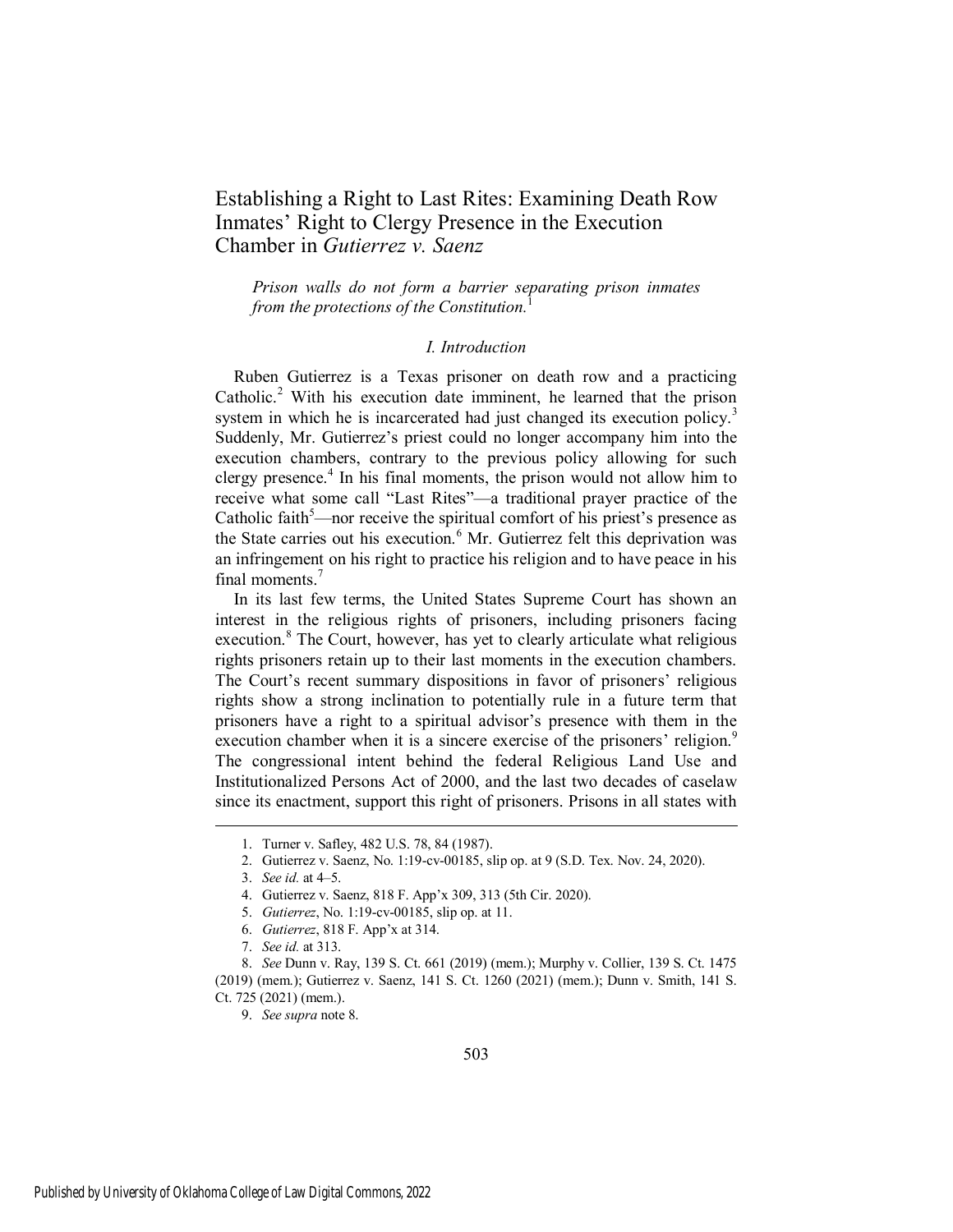the death penalty should follow in this trend of restoring religious rights and revise their execution policies to allow clergy to be present during executions.

This Note argues that death row inmates should have the right to the presence of clergy<sup>10</sup> during their final moments in the execution chamber. Part II of this Note details the legal history of prisoners' religious rights, including under the First Amendment's Free Exercise Clause and under the Religious Land Use and Institutionalized Persons Act. Part III explains the Fifth Circuit's decision in *Gutierrez v. Saenz* and its path to the United States Supreme Court. Part IV further analyzes *Gutierrez*, examines the need for and apparent willingness of the Supreme Court to provide guidance to prisons across the nation, and suggests ways to mitigate prison security concerns. Lastly, Part V reiterates the importance of deciding the religious rights issues associated with prisoner executions.

#### *II. Legal Landscape*

#### *A. Prisoners' First Amendment Right to the Free Exercise of Religion*

The First Amendment's Free Exercise of Religion Clause restricts the government from prohibiting a citizen's free exercise of religion.<sup>11</sup> Courts have long held that this right is so fundamental that prisoners institutionalized in the United States retain the right, even though they are not physically free citizens.<sup>12</sup> The United States Supreme Court has ruled that the Fourteenth Amendment incorporates the right to Free Exercise as well.<sup>13</sup> Thus, prisoners housed in state-run institutions may bring First Amendment Free Exercise claims against state prison officials through 42 U.S.C. § 1983,<sup>14</sup> widely expanding the Clause's applicability. Under Free Exercise protections, both federal and state prisons are constitutionally bound $15$ 

<sup>10.</sup> The term "clergy" is used in this Note and in the court proceedings discussed herein to include spiritual advisors, priests, chaplains, and other professional religious leaders.

<sup>11.</sup> U.S. CONST. amend. I.

<sup>12.</sup> *See, e.g.*, Cruz v. Beto, 405 U.S. 319, 321–22 (1972); Furman v. Georgia, 408 U.S. 238, 290 (1972) (Brennan, J., concurring).

<sup>13.</sup> Cantwell v. Connecticut, 310 U.S. 296, 303 (1940).

<sup>14. 42</sup> U.S.C. § 1983.

<sup>15.</sup> *See id.*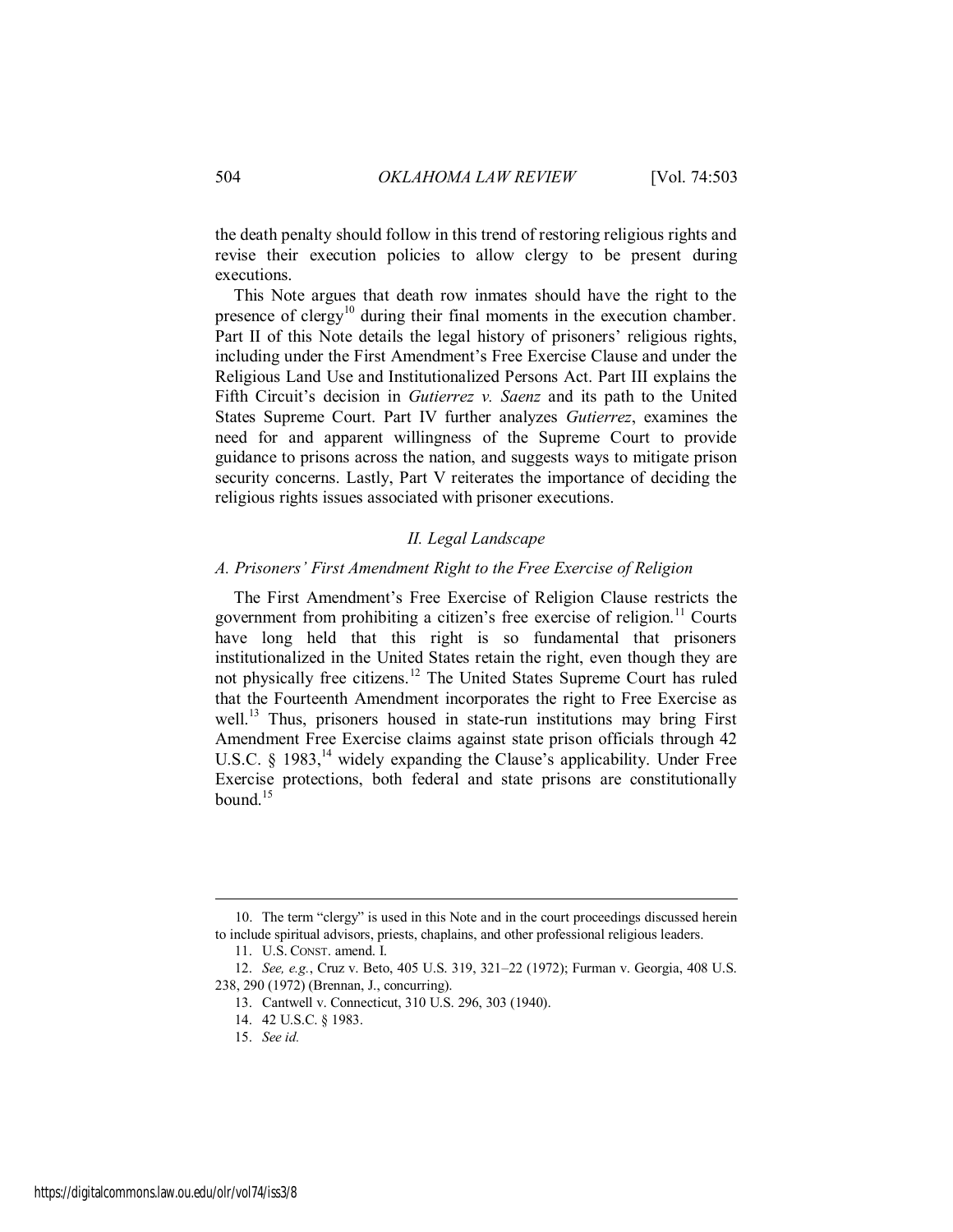Just as many constitutional protections are not absolute, a prisoner's free exercise of religion is not without reasonable limitations.<sup>16</sup> The leading Supreme Court case qualifying and guiding prisoner constitutional claims against prisons, including Free Exercise claims, is the 1987 case *Turner v. Safley*.<sup>17</sup> In *Turner*, inmates sought to get married, but a prison policy prohibited marriage.<sup>18</sup> The Court recognized that marriage was a constitutional right that had many benefits—including often being a religious exercise—and held that the marriage ban was not reasonably related to any legitimate prison interest.<sup>19</sup> The marriage ban failed the first prong of a four-prong test the Court laid out:

- (1) whether a logical nexus exists between a prison policy or regulation that substantially burdens a prisoner's religious exercise and the government's asserted reason and legitimate, neutral interest for enacting the policy or regulation;
- (2) whether the prison can furnish "alternative means" of accomplishing the prisoner's religious exercise other than the means requested;
- (3) to what extent the prison's potential accommodation of the religious exercise will impact guards, other prisoners, and prison resources in general; and
- (4) whether there is a feasible alternative to the policy or regulation. $20$

In *Turner*, the prison argued that "love triangles" raised a security concern, but the Court found that a marriage ban was an exaggerated response and that any rivalries stemming from "love triangles" were likely to develop with or without formal marriage.<sup>21</sup> The Court has applied the *Turner* 

<sup>16.</sup> *See* Turner v. Safley, 482 U.S. 78, 95–96 (1987) (stating that the right to marry, as an exercise of religious faith, is "subject to substantial restrictions as a result of incarceration").

<sup>17.</sup> *Id.*

<sup>18.</sup> *Id.* at 82.

<sup>19.</sup> *Id.* at 96.

<sup>20.</sup> *Id.* at 89–90.

<sup>21.</sup> *Id.* at 98.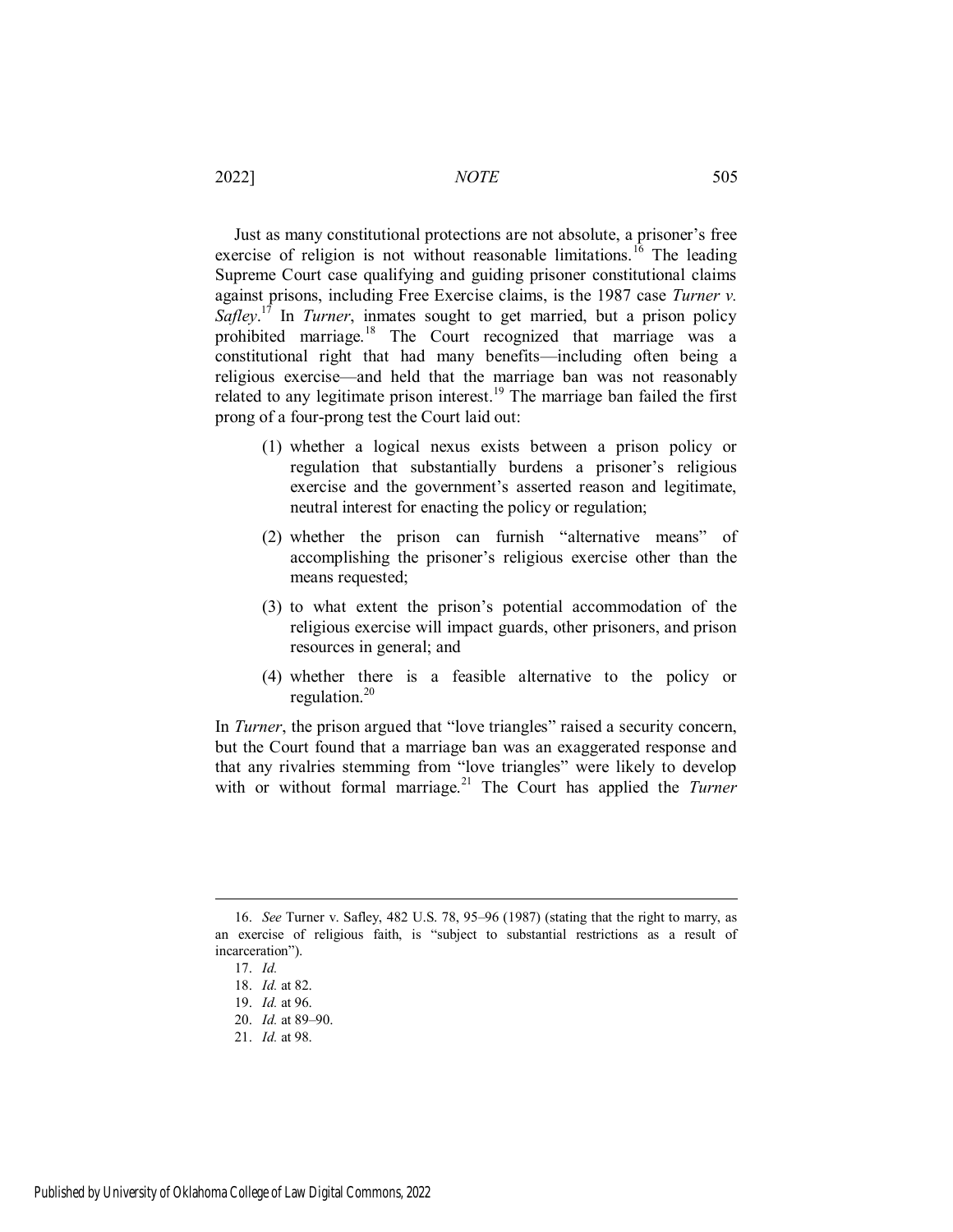framework to several cases since its issuance,  $2^2$  and the circuit courts use it frequently. $^{23}$ 

When considering the first prong, a court that concludes the nexus between the prison's policy and the prison's interest is remote enough to render the policy "arbitrary or irrational" should invalidate the policy.<sup>24</sup> The prison's interest—its objective or reason for the policy—must be neutral and legitimate.<sup>25</sup> The Supreme Court provided guidance for this prong in *Pell v. Procunier*, explaining that objectives such as deterrence, rehabilitation, and security were all legitimate and neutral. $^{26}$ 

The second prong is an inquiry into whether alternative avenues exist for religious practice.<sup>27</sup> For example, the Court upheld a policy that required inmates to remain outside during part of the day and thus prevented Muslim inmates from attending a Friday afternoon indoor religious service, finding that the Muslim inmates were still able to participate in numerous other Muslim ceremonies.<sup>28</sup>

Under the third prong, the court asks how requiring a policy accommodation to allow the prisoner's requested exercise of religion would impact the prison individually and potentially other prisons.<sup>29</sup> When considering an accommodation's impact, courts should give reasonable deference to prison officials due to their expertise and close understanding of their own institutions.<sup>30</sup> Courts do not, however, give total deference to officials—courts subject challenged decisions and policies to constitutional examination.<sup>31</sup> A minimal impact on the prison is likely to assist the prisoner's Free Exercise claim, while a broad, negative impact may authorize the prison to restrict the prisoner's free exercise. $32$ 

<sup>22.</sup> *See* Overton v. Bazzetta, 539 U.S. 126, 132–36 (2003).

<sup>23.</sup> *See, e.g.*, Small v. Wetzel, 528 F. App'x 202, 209–10 (3d Cir. 2013); Butts v. Martin, 877 F.3d 571, 584–85, 587 (5th Cir. 2017); Wall v. Wade, 741 F.3d 492, 499–501 (4th Cir. 2014).

<sup>24.</sup> *See Turner*, 482 U.S. at 89–90; Bell v. Wolfish, 441 U.S. 520, 539 (1979).

<sup>25.</sup> *Turner*, 482 U.S. at 90.

<sup>26. 417</sup> U.S. 817, 822–23 (1974).

<sup>27.</sup> *Turner*, 482 U.S. at 90.

<sup>28.</sup> O'Lone v. Est. of Shabazz, 482 U.S. 342, 350–52 (1987) ("The record establishes that respondents are not deprived of all forms of religious exercise, but instead freely observe a number of their religious obligations. . . . We think this ability on the part of respondents to participate in other religious observances of their faith supports the conclusion that the restrictions at issue here were reasonable.").

<sup>29.</sup> *See Turner*, 482 U.S. at 90–92.

<sup>30.</sup> *Id.* at 85.

<sup>31.</sup> *Id.* at 84.

<sup>32.</sup> *See id.* at 92, 98.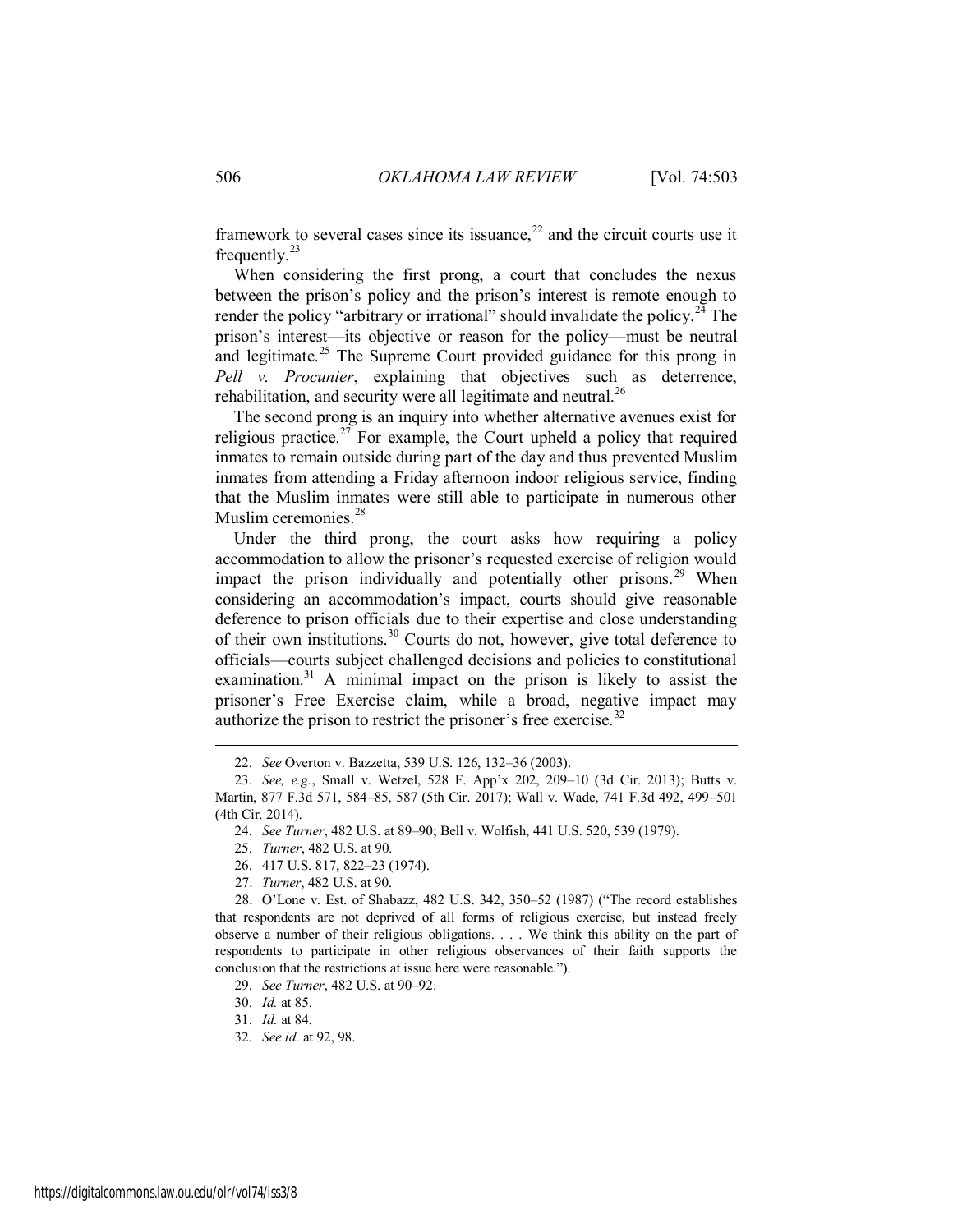2022] *NOTE* 507

The fourth prong involves a search for alternatives to the policy that would allow for the religious exercise but still protect the prison's interest.<sup>33</sup> To evaluate alternatives under the fourth prong, the *Turner* Court considered the prison's resources, staff capability, and potential risks of alternatives.<sup>34</sup> If a reasonable alternative readily exists, and therefore all four prongs support the prisoner's claim, the court should strike down the prison's restrictive policy.<sup>35</sup> Overall, the policy of the *Turner* test is that courts should ensure prison restrictions on religious exercise are not an exaggerated or unnecessary response to a security goal or other objective.<sup>36</sup>

#### *B. Religious Land Use and Institutionalized Persons Act*

Congress has expanded the religious rights of prisoners by enacting the Religious Land Use and Institutionalized Persons Act of 2000 ("RLUIPA").<sup>37</sup> Under this federal statute, the government cannot arbitrarily impose a substantial burden on a prisoner's religious exercise, "even if the burden results from a rule of general applicability.<sup>38</sup> If the government does impose some burden, it must show that "imposition of the burden on that person . . . (1) is in furtherance of a compelling governmental interest; and (2) is the least restrictive means of furthering that compelling governmental interest."<sup>39</sup>

Dozens of prisoners have litigated RLUIPA claims.<sup>40</sup> The Supreme Court held that the RLUIPA legislation lawfully expanded religious protections for prisoners, accommodating expressions beyond the minimal allowances of the First Amendment.<sup>41</sup> The Court also confirmed that RLUIPA applies to both federal and state prisons.<sup>42</sup>

Using the requirements stated in the statute's text, the Court in *Cutter v. Wilkinson* detailed a three-prong framework for evaluating RLUIPA

 $\overline{a}$ 

40. *See generally* John J. Dvorske, Annotation, *Validity, Construction, and Operation of Religious Land Use and Institutionalized Persons Act of 2000 (42 U.S.C.A. §§ 2000cc et seq.)*, 181 A.L.R. FED. 247 §§ 3, 7, 10, 11 (2002) (listing adjudications involving RLUIPA).

41. Cutter v. Wilkinson, 544 U.S. 709, 719–20 (2005).

42. *Id.* at 720–21 (referencing state government institutions "in which the government exerts a degree of control unparalleled in civilian society").

<sup>33.</sup> *Id.* at 90–91.

<sup>34.</sup> *Id.* at 91–93.

<sup>35.</sup> *See id.* at 98, 100.

<sup>36.</sup> *See id.* at 97–98.

<sup>37. 42</sup> U.S.C. § 2000cc-1.

<sup>38.</sup> *Id.* § 2000cc-1(a).

<sup>39.</sup> *Id.* § 2000cc-1(a)(1)–(2).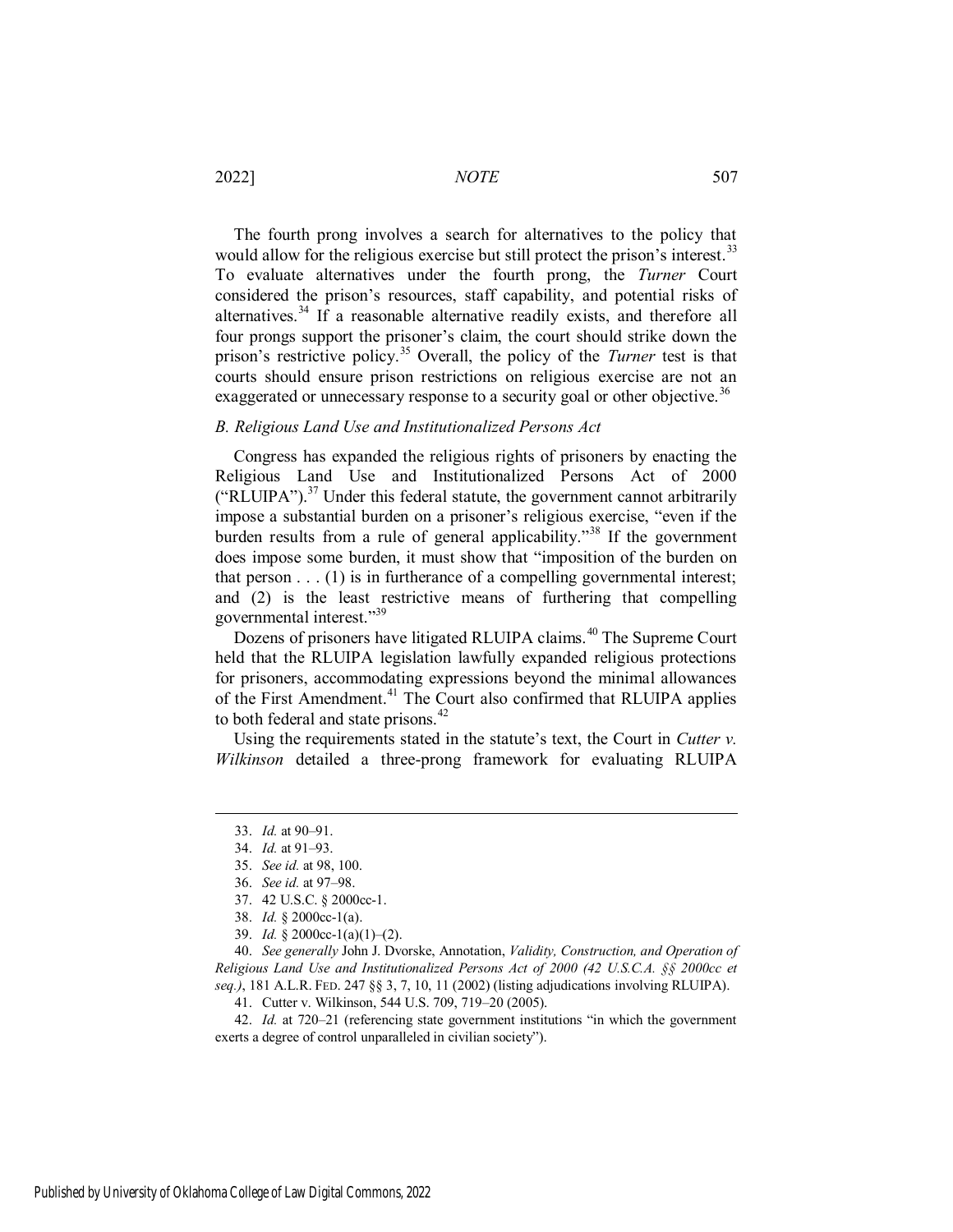claims.<sup>43</sup> In accordance with the statute's text, the first prong of the test is the "substantial burden" inquiry.<sup>44</sup> While courts should look at the facts of each case, a prison's imposition of a substantial burden on a prisoner, often in the form of a policy or regulation, must be more than just an inconvenience to the prisoner.<sup>45</sup> Rather, the burden must rise to the level of a pressure to violate beliefs or modify religious expressions.<sup>46</sup> In evaluating the prisoner's religious exercise at issue, the act is not required to be an exercise that is central or highly important to a religion; rather, the act may be *any* exercise of a person's sincere religious belief.<sup>47</sup>

The second prong of the *Cutter* test analyzes whether the prison's claimed "compelling governmental interest" justifies the substantial burden.<sup>48</sup> Under the third and final prong, the imposed burden must be the least restrictive means available;<sup>49</sup> if other means to further the compelling interest are available that would be less restrictive to the prisoner's exercise of religion, the prison must show the alternative means are too onerous.  $50$ Thus, the prison must prove that its policy or regulation is valid because it lacks other feasible means of achieving its compelling interest.<sup>51</sup>

One of the most noteworthy RLUIPA claims to reach the Court arose in 2015 in *Holt v. Hobbs*. <sup>52</sup> An Arkansas state prisoner practicing the Muslim faith brought a claim under RLUIPA, alleging that the state prison's grooming policy of banning prisoners' growing of beards was a substantial burden to the exercise of his Muslim faith. $53$  The Supreme Court agreed, applying the *Cutter* framework.<sup>54</sup> The Court held that the grooming policy did substantially burden the petitioner's valid religious exercise, satisfying

<sup>43.</sup> *See id.* at 720.

<sup>44.</sup> *Id.* at 715–16.

<sup>45.</sup> *See id.* at 722–23.

<sup>46.</sup> *Compare id.* at 714, 722 (indicating that drug laws restricting sacramental use of peyote and military dress codes prohibiting use of a Jewish yarmulke had not substantially burdened religious conduct) *with* Holt v. Hobbs, 574 U.S. 352, 361–62, 369 (2015) (holding that a prison substantially burdened a Muslim prisoner's religion by prohibiting him from growing a beard, a practice that the prisoner believed was mandated by his religious faith).

<sup>47. 42</sup> U.S.C. § 2000cc-5(7)(A).

<sup>48.</sup> *See Cutter*, 544 U.S. at 715.

<sup>49.</sup> *Id.*

<sup>50. 4</sup> W. COLE DURHAM ET AL., RELIGIOUS ORGANIZATIONS AND THE LAW § 35:5 (2020).

<sup>51.</sup> Burwell v. Hobby Lobby Stores, Inc., 573 U.S. 682, 728–30 (2014) (finding the least-restrictive-means standard was not met where a defendant failed to demonstrate that other, less-restrictive means were not feasible).

<sup>52. 574</sup> U.S. 352 (2015).

<sup>53.</sup> *Id.* at 355–56.

<sup>54.</sup> *Id.* at 357, 369.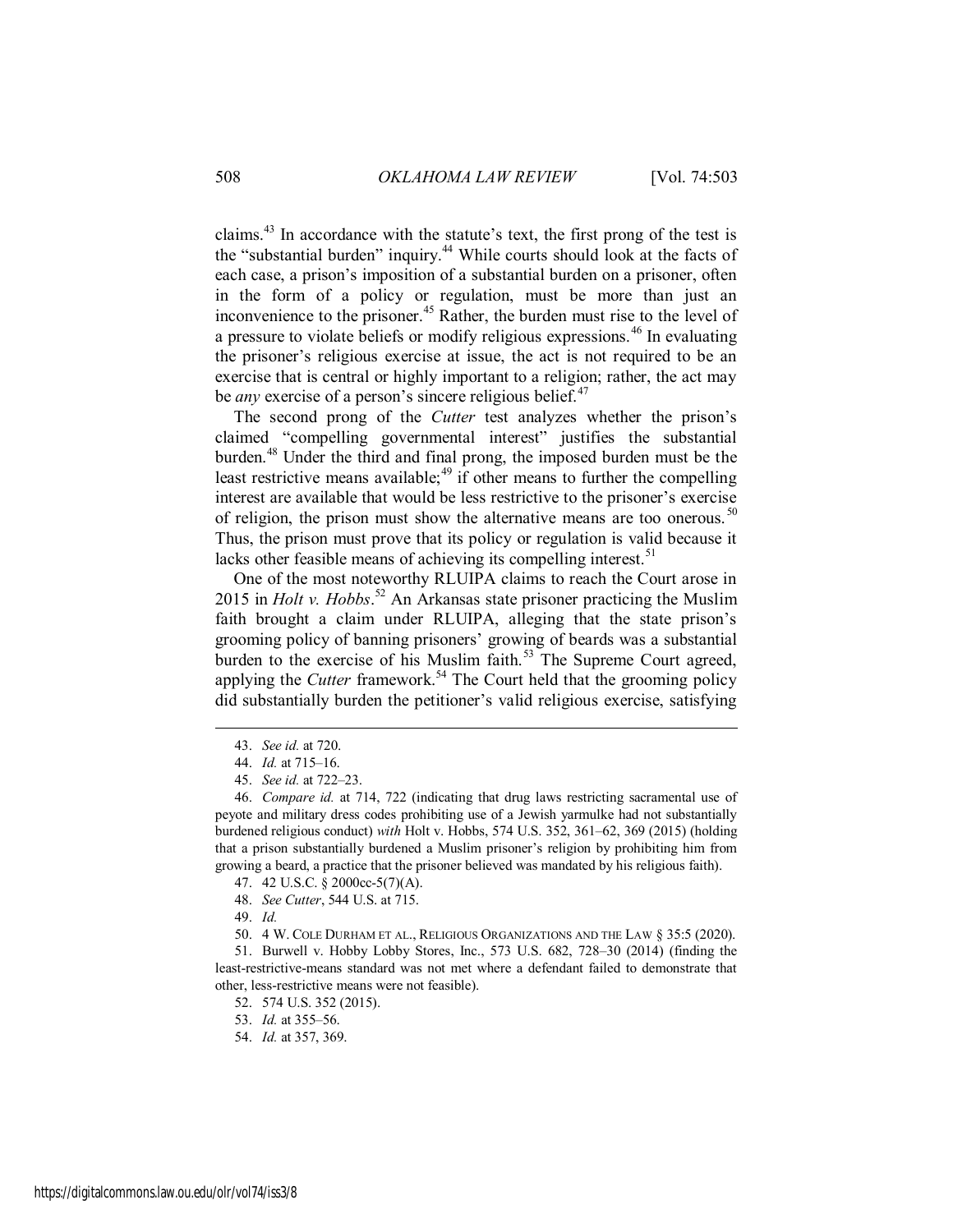the first prong, and that the burden was without proper justification, satisfying the second prong.<sup>55</sup> The policy was in place as a security measure, both to prevent prisoners from hiding contraband in beards and to ensure guards were able to consistently recognize prisoners by avoiding the changing appearance facial hair may cause.<sup>56</sup> The Court found, however, that the policy did not sufficiently further these security measures, and other feasible means less restrictive on prisoner expression were available to further the interest in security.<sup>57</sup> The *Holt* Court also reemphasized the congressional intent behind RLUIPA, noting that the statute was meant to provide broadened protections for prisoners' religious expressions.<sup>58</sup> Consequently, the prison had to permit the Muslim prisoner to grow a onehalf-inch beard as an expression of his religious belief. $59$ 

#### *C. Circuit Split in Defining "Substantial Burden"*

*Holt* may have caused more confusion than clarity on one issue: the circuit courts are split in defining what impositions or restrictions substantially burden a prisoner's religious exercise, relevant to the first prongs of both the *Turner* and *Cutter* tests.<sup>60</sup> The Second, Third, Fourth, and Sixth Circuits focus on whether a prison policy or regulation exerts "substantial pressure" on a prisoner to modify his normal exercise of religion.<sup>61</sup> The Fifth, Seventh, and Eighth Circuits, however, have established a reasonableness inquiry and emphasize other factors, such as intentional interference and how fundamental the exercise is to the religion.<sup>62</sup>

The Tenth Circuit has taken a more unique approach and has established its own test, focusing largely on the sincerity of the prisoner's religious belief.<sup>63</sup> While the RLUIPA inquiry must not concern the "centralness" of a

 $\overline{a}$ 

61. *See* DURHAM ET AL., *supra* note 50, § 35:5.

62. *Id.* (citing Garner v. Muenchow, 715 F. App'x. 533, 536 (7th Cir. 2017) and Van Wyhe v. Reisch, 581 F.3d 639, 656 (8th Cir. 2009)).

63. *Id.*

<sup>55.</sup> *Id.* at 356.

<sup>56.</sup> *Id.* at 363, 365.

<sup>57.</sup> *Id.* at 364–65, 367.

<sup>58.</sup> *Id.* at 356.

<sup>59.</sup> *Id.* at 369.

<sup>60.</sup> *See* DURHAM ET AL., *supra* note 50, § 35:5 (indicating a circuit split on the "substantial burden" test); *see also* Khan v. Barela, 808 F. App'x 602, 615 n.12 (10th Cir. 2020) (explaining that Congress intended RLUIPA's substantial burden definition to be consistent with the Free Exercise jurisprudence definition of substantial burden, so the court used essentially the same test for both claims).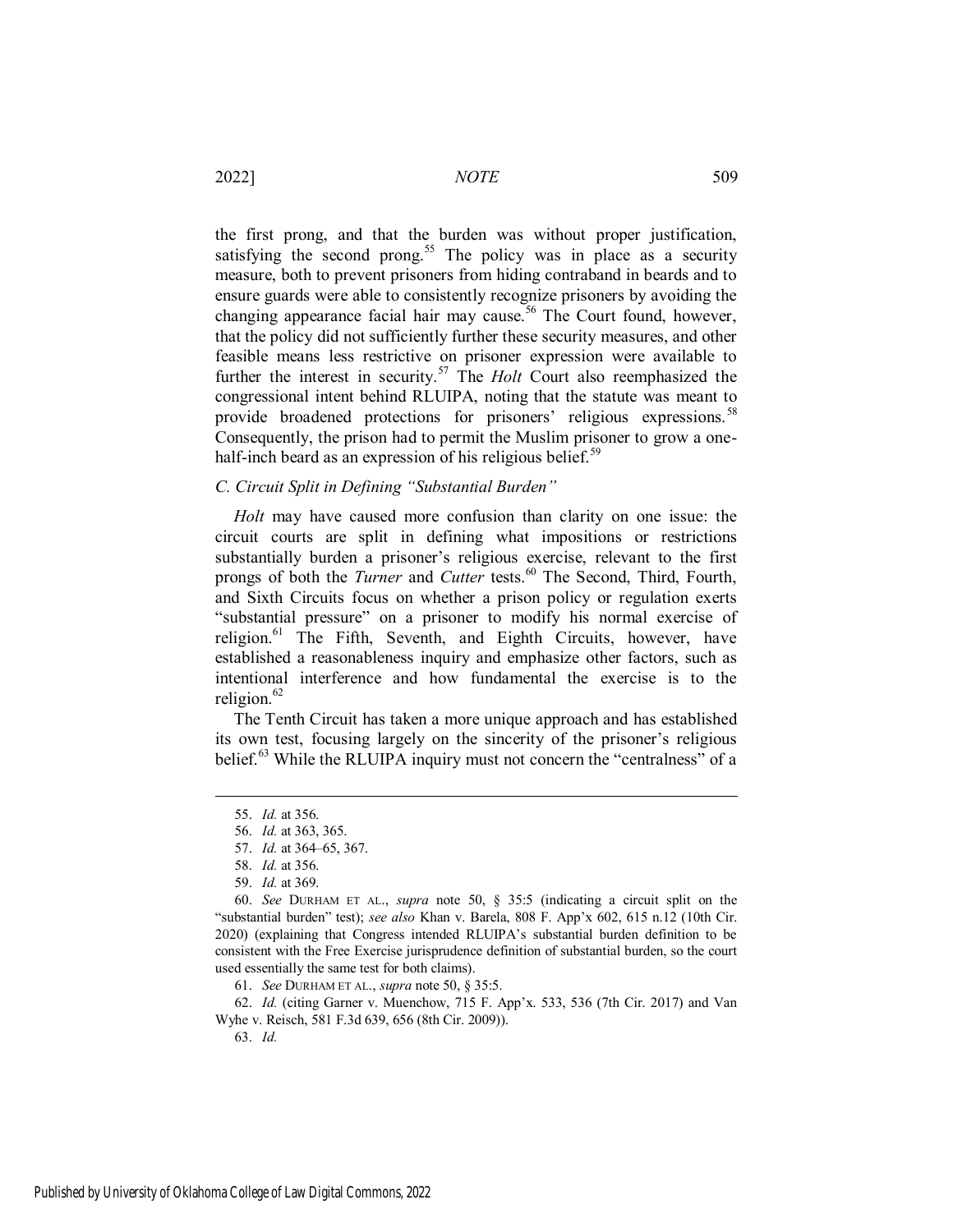belief, it does not bar inquiry into the sincerity of a professed belief.<sup>64</sup> The Supreme Court has given some guidance on sincerity of belief, holding that "religious beliefs need not be acceptable, logical, consistent, or comprehensible to others in order to merit First Amendment protection," but they should not be so outlandish as to be clearly non-religious.<sup>65</sup> Simply put, inquiry into sincerity involves assessing credibility subjectively, asking whether the prisoner actually holds the belief he professes.  $66$ 

In the Tenth Circuit case *Khan v. Barela*, a Muslim prisoner claimed that the prison substantially burdened his religious exercise when it would not allow him a clock or prayer schedule and purposely only served him ham and bread during the Ramadan holiday, knowing Muslims cannot eat pork.<sup>67</sup> The court easily found that the prisoner possessed a sincerely held religious belief due to his proclamation of the Islamic faith and desire to firmly adhere to its five pillars, including prayer, diet, and observation of Ramadan.<sup>68</sup>

The Tenth Circuit detailed three methods in which prisons impose substantial burdens: (1) a prison prevents conduct motivated by a sincerely held belief; (2) a prison substantially pressures a religious prisoner to refrain from conduct motivated by a sincere belief, or to engage in conduct conflicting with a sincere belief; and (3) a prison demands conduct prohibited by a sincerely held belief. $69$  Further, the court clarified that "a burden can be 'substantial' even if it does not compel or order the claimant to betray a sincerely held religious belief."<sup>70</sup> In *Khan*, the Muslim prisoner

<sup>64.</sup> Cutter v. Wilkinson, 544 U.S. 709, 725 n.13 (2005) ("RLUIPA bars inquiry into whether a particular belief or practice is 'central' to a prisoner's religion . . . .").

<sup>65.</sup> Thomas v. Rev. Bd. of the Ind. Emp. Sec. Div., 450 U.S. 707, 714–15 (1981).

<sup>66.</sup> *See* United States v. Seeger, 380 U.S. 163, 186 (1965) (enumerating an exception from First Amendment protection for a "'merely personal' moral code"); Mosier v. Maynard, 937 F.2d 1521, 1526 (10th Cir. 1991) (stating that a "way of life . . . based upon purely secular considerations" is not protectable as a religious belief); Yellowbear v. Lampert, 741 F.3d 48, 54 (10th Cir. 2014) (determining that the sincerity inquiry is, in essence, a question of whether one's claim to hold a religious belief is fraudulent); *see also* Nathan S. Chapman, *Adjudicating Religious Sincerity*, 92 WASH. L. REV. 1185, 1253 (2017) ("The Constitution forbids the government from determining the accuracy or plausibility of a claimant's religious beliefs, but not from adjudicating the sincerity with which the claimant holds them. Courts can and should evaluate a claimant's sincerity, when an opponent puts it in issue, to protect others from the costs of accommodating insincere religious claims.").

<sup>67.</sup> Khan v. Barela, 808 F. App'x 602, 605 (10th Cir. 2020).

<sup>68.</sup> *Id.* at 614.

<sup>69.</sup> *Id.* at 614–15.

<sup>70.</sup> *Id.* at 615 (quoting *Yellowbear*, 741 F.3d at 55).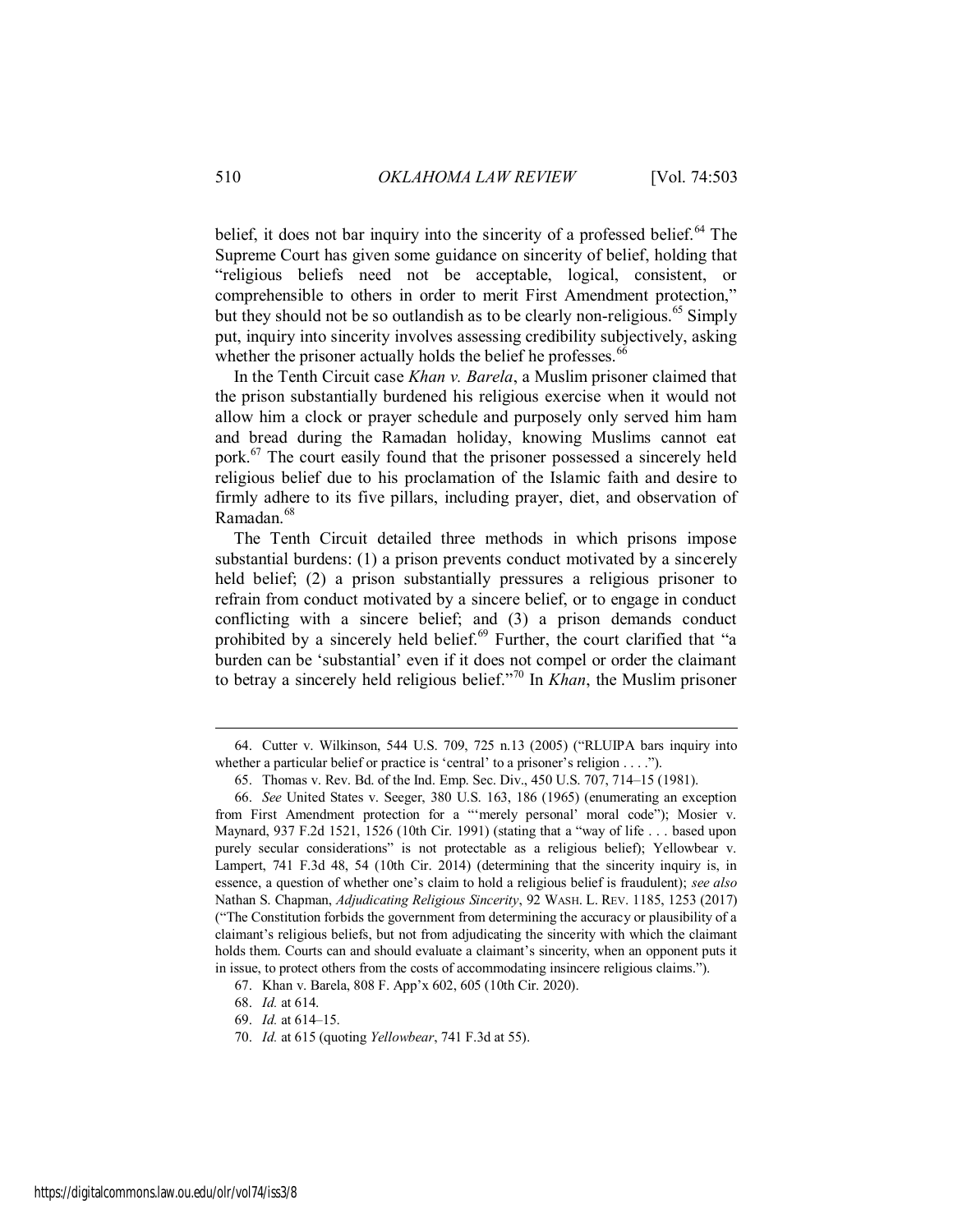was substantially burdened by at least the first two methods.<sup>71</sup> First, the prison's depriving him of a clock and prayer schedule prevented him from praying at the times necessary to his religious practice.<sup>72</sup> Second, the prison's provision of only religiously prohibited food, without alternatives, presented pressure to engage in conduct against his sincere beliefs.<sup>73</sup> While the Tenth Circuit dismissed the prisoner's RLUIPA claim on purely technical grounds, $74$  it found his Free Exercise claim a plausibly pled substantial burden on his sincere religious beliefs.<sup>75</sup>

The Tenth Circuit's substantial burden framework provided a sound analysis tending to favor the prisoner's legitimate, sincere beliefs. Generally, since the enactment of RLUIPA, courts have followed this trend in deciding many cases in favor of prisoners, expanding prisoners' religious rights.<sup>76</sup> This expansion, however, has not necessarily been the trend when death-row prisoners seek to exercise their religious rights during their executions, and prisons argue even more forcefully for deference to ensure security.<sup>77</sup> In the last two terms, four death-row prisoner religious exercise cases have made it to the Supreme Court, with hopes the Court will resolve

 $\overline{a}$ 

76. *E.g.*, Moussazadeh v. Tex. Dep't Crim. Just., 703 F.3d 781, 790, 792 (5th Cir. 2012); Ali v. Stephens, 822 F.3d 776, 785, 794 (5th Cir. 2016); Ware v. Louisiana Dep't Corr., 866 F.3d 263, 268, 274 (5th Cir. 2017); Couch v. Jabe, 679 F.3d 197, 200–01, 204 (4th Cir. 2012); Fox v. Washington, 949 F.3d 270, 280 (6th Cir. 2020); Native Am. Council of Tribes v. Weber, 750 F.3d 742, 749–50 (8th Cir. 2014); Nance v. Miser, 700 F. App'x 629, 633 (9th Cir. 2017) (mem.); *see also* John J. Dvorske, Annotation, *Validity, Construction, and Operation of Religious Land Use and Institutionalized Persons Act of 2000 (42 U.S.C.A. §§ 2000cc et seq.)*, 181 A.L.R. Fed. 247 § 8 (2002 & Supp. 2021).

77. *See, e.g.*, Ray v. Dunn, No. 2:19-CV-88-WKW, 2019 WL 418105, at \*5–6 (M.D. Ala. Feb. 1, 2019) ("The State has compelling interests 'of the highest order' in maintaining the solemnity, safety, and security of Ray's execution[,] . . . so strong that the State cannot permit even a slight chance of interference with an execution."), *rev'd*, 915 F.3d 689 (11th Cir. 2019), *vacated*, 139 S. Ct. 661 (2019) (mem.); Murphy v. Collier, 942 F.3d 704, 707 (5th Cir. 2019) (focusing on the State's justifications for its disparate treatment of prisoners' religious practices rather than on whether Murphy's individual right was substantially burdened).

<sup>71.</sup> *Id.* at 614–15.

<sup>72.</sup> *See id.* at 614.

<sup>73.</sup> *Id.* at 615.

<sup>74.</sup> *Id.* at 605–06 (noting the prisoner had requested damages rather than equitable relief, and RLUIPA's only remedy is equitable relief).

<sup>75.</sup> *Id.* at 615–16.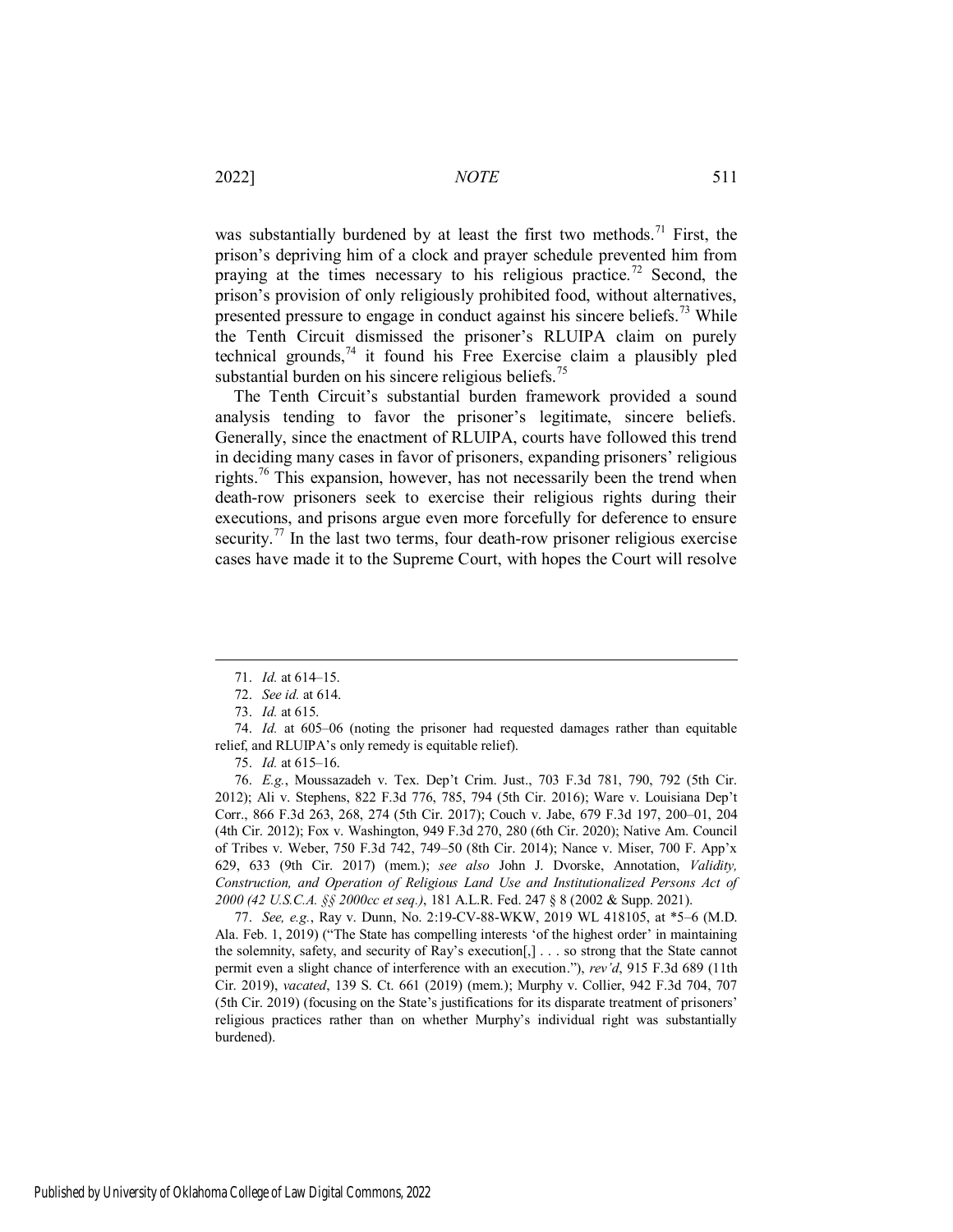the question of what religious rights prisoners retain in the execution chambers.<sup>78</sup>

#### *D.* Murphy v. Collier

In March 2019, Texas death-row inmate Patrick Henry Murphy requested that the United States Supreme Court grant his application for stay of execution.<sup>79</sup> The Buddhist prisoner brought claims under the First Amendment and RLUIPA, based on Texas's refusal to allow a Buddhist priest into the execution chambers.<sup>80</sup> The Supreme Court overturned the Fifth Circuit's denial of a stay of execution, granting the stay unless Texas would permit a Buddhist priest into the chambers to accompany Mr. Murphy. $81$ 

Justice Kavanaugh issued a concurring opinion and concluded that Texas's policy was likely discriminatory because it allowed Christian and Muslim priests into the execution chambers, but not Buddhist priests, or clergy of other religions.<sup>82</sup> Justice Kavanaugh suggested that a change in the Texas Department of Criminal Justice ("TDCJ") policy to either allow or bar all clergy from the execution chambers, regardless of religious affiliation, might cure the issue in *Murphy*. 83

#### *III. Statement of the Case:* Gutierrez v. Saenz

Following from *Murphy v. Collier* and the TDCJ's resulting changed policy, another Fifth Circuit case, *Gutierrez v. Saenz*,<sup>84</sup> made its way to the Supreme Court of the United States.<sup>85</sup> Mr. Gutierrez, a Texas death-row

<sup>78.</sup> Dunn v. Ray, 139 S. Ct. 661 (2019) (mem.); Murphy v. Collier, 139 S. Ct. 1475 (2019) (mem.); Gutierrez v. Saenz, 141 S. Ct. 1260 (2021) (mem.); Dunn v. Smith, 141 S. Ct. 725 (2021) (mem.).

<sup>79.</sup> *Murphy*, 139 S. Ct. at 1475.

<sup>80.</sup> *Id.* at 1478 (Alito, J., dissenting).

<sup>81.</sup> *Id.* at 1475.

<sup>82.</sup> *Id.* at 1476 (Kavanaugh, J., concurring).

<sup>83.</sup> *Id.* at 1475–76 (Kavanaugh, J., concurring) (framing the policy as a violation of equal treatment, but likely not a violation of RLUIPA or the Free Exercise Clause). A month after the TDCJ revised the policy, Justice Kavanaugh, joined by Chief Justice Roberts, issued an additional statement in support of the revision, forecasting compliance with RLUIPA and the Free Exercise Clause due to the prison's compelling security interest. *Id.* at 1476–77.

<sup>84.</sup> 818 F. App'x 309 (5th Cir. 2020).

<sup>85.</sup> Gutierrez v. Saenz, 141 S. Ct. 1260 (2021).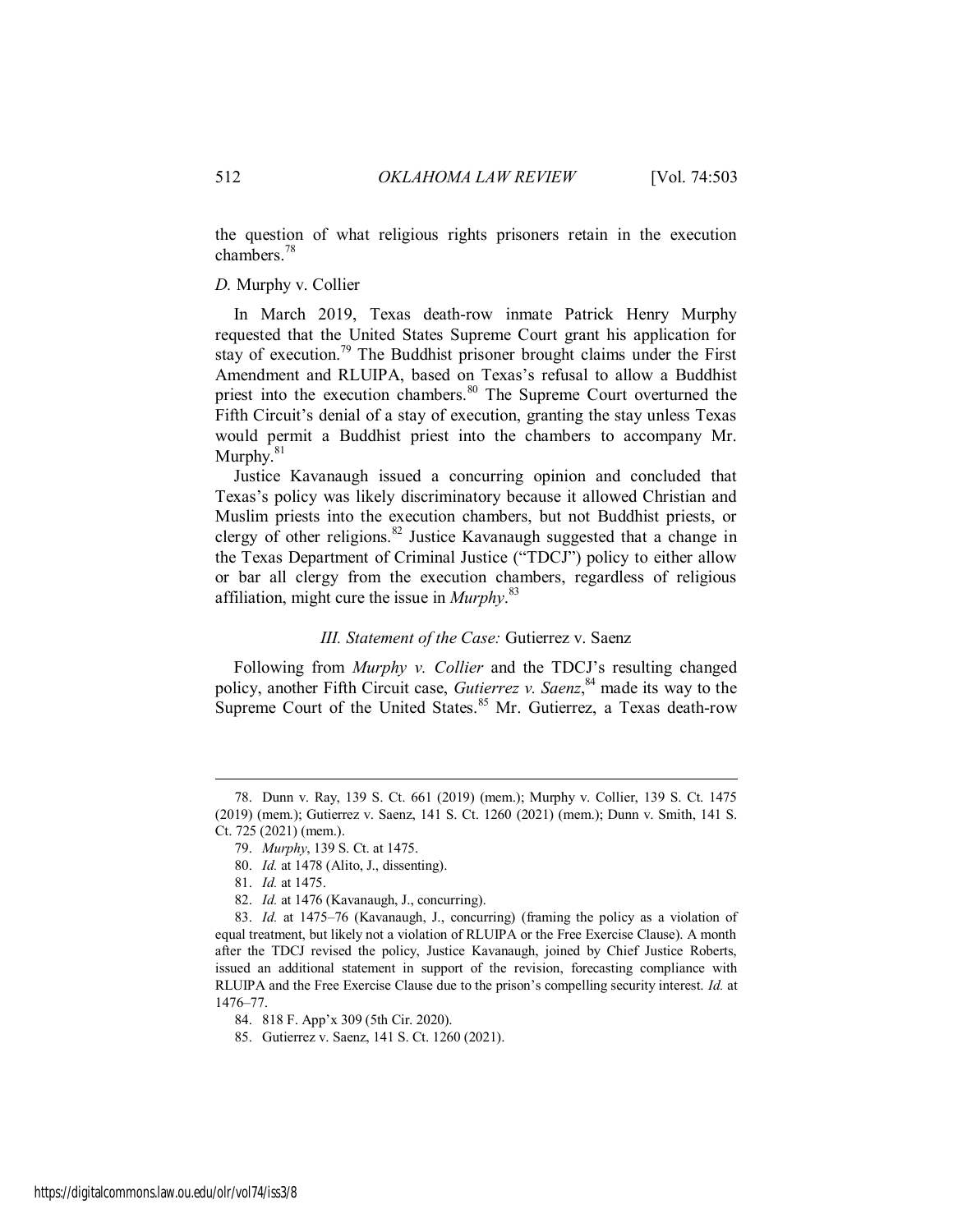inmate, challenged the TDCJ's new policy for violating his religious exercise rights. $86$ 

#### *A. Facts and Procedural History*

Before *Murphy v. Collier*, in accordance with a TDCJ policy adopted in the 1980s, Texas had allowed TDCJ chaplains to accompany inmates into the execution chamber and remain through the inmates' final moments.<sup>87</sup> But a few days after the TDCJ heard the Supreme Court's rulings and opinions in *Murphy v. Collier*, it decided to act on Justice Kavanaugh's suggestion and change its execution chamber policy.<sup>88</sup> On April 2, 2019, TDCJ officials promulgated a revised policy that prohibited any and all clergy presence in the execution chamber during executions: "TDCJ Chaplains and Ministers/Spiritual Advisors designated by the offender may observe the execution *only from the witness rooms*."<sup>89</sup>

Ruben Gutierrez is a practicing Catholic inmate, convicted and on death row in Texas for the murder of Escolastica Harrison.<sup>90</sup> Promptly after receiving his execution date and learning that the prison now prohibited his priest's presence and Last Rites prayer during his execution, he filed prison grievances and eventually a complaint in federal court.<sup>91</sup> Mr. Gutierrez challenged the revised TDCJ execution policy as violating his religious rights.<sup>92</sup> Although the new policy allowed a prisoner to meet with a TDCJemployed or otherwise approved spiritual advisor *before* the execution process begins, it did not allow a chaplain into the execution chambers with the prisoner. $93$ <sup>5</sup> As Mr. Gutierrez correctly noted, the prison previously allowed clergy presence in the chamber, but it now only allows its own security staff into the chamber.<sup>94</sup> Mr. Gutierrez, as a prisoner awaiting execution, claimed this newly revised TDCJ policy violates his First

<sup>86.</sup> *Gutierrez*, 818 F. App'x at 311.

<sup>87.</sup> Gutierrez v. Saenz, No. 1:19-cv-00185, slip op. at 3–4 (S.D. Tex. Nov. 24, 2020).

<sup>88.</sup> *Id.* at 3 n.3.

<sup>89.</sup> *Id.* at 4–5 (emphasis added).

<sup>90.</sup> *Id.* at 9; *Gutierrez*, 818 F. App'x at 311.

<sup>91.</sup> *See Gutierrez*, No. 1:19-cv-00185, slip op. at 4–5, 9 (noting that the prison policy changed on April 2, 2019, and Mr. Gutierrez filed his complaint on September 26, 2019); *Gutierrez*, 818 F. App'x at 311.

<sup>92.</sup> *Gutierrez*, 818 F. App'x at 311.

<sup>93.</sup> *Id.* at 313.

<sup>94.</sup> *Id.*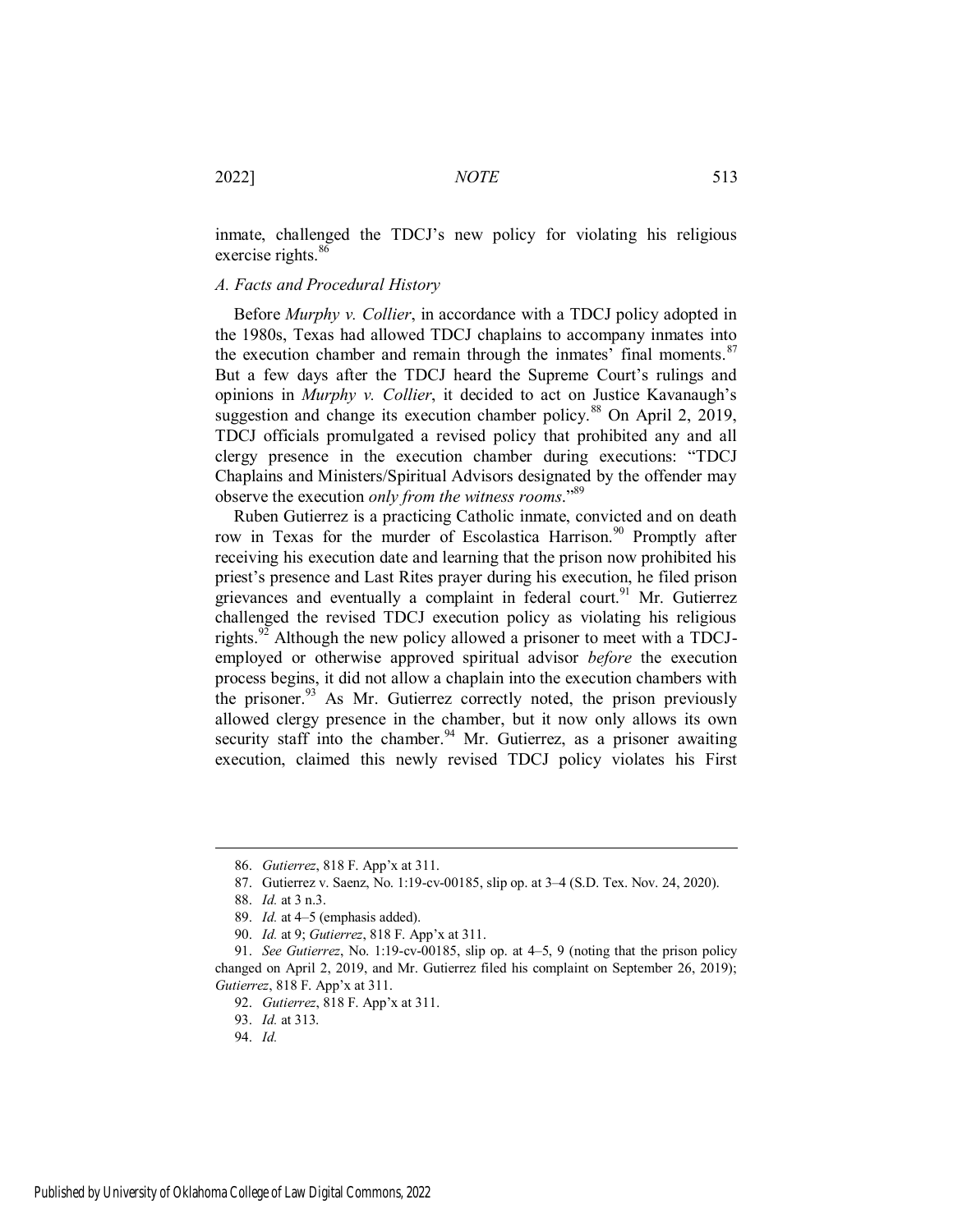Amendment right to free exercise of religion.<sup>95</sup> Additionally, he purported to have a claim under the more expansive RLUIPA. $96$ 

At the trial court level, the United States District Court for the Southern District of Texas found that Mr. Gutierrez's claims had merit to survive the TDCJ's motion to dismiss, and the court stayed his execution on June 9, 2020, to allow him to litigate his religious claims.<sup>97</sup> The Texas Attorney General's Office appealed and moved to vacate the stay on grounds that Mr. Gutierrez's claims were without merit.<sup>98</sup> The Fifth Circuit reviewed the case for abuse of discretion and disagreed with the district court, vacating the stay and reinstating the execution.<sup>99</sup>

#### *B. The Fifth Circuit's Reasoning*

The Fifth Circuit applied four factors the United States Supreme Court has set out for granting a stay:

- (1) whether the prisoner has made a strong case that he may succeed on his claims;
- (2) whether the prisoner will be "irreparably injured" if not granted stay;
- (3) whether a stay would substantially injure other interested parties; and
- (4) public interest. $100$

The first two factors—the prisoner's likelihood of success and his potential for irreparable injury—are the weightiest.<sup>101</sup>

The court first evaluated Mr. Gutierrez's likelihood for success on his First Amendment claims. The Fifth Circuit, in accordance with the lower court and circuit precedent, applied the *Turner* framework to Mr. Gutierrez's Free Exercise claim and concluded that he failed to make a strong showing for success on the merits.<sup>102</sup> Specifically, Mr. Gutierrez argued that the TDCJ's old policy would have allowed a TDCJ-employed Christian chaplain to accompany him into the chambers, satisfying his

<sup>95.</sup> *Id.*

<sup>96.</sup> *Id.*

<sup>97.</sup> *See id.* at 311.

<sup>98.</sup> *Id.* at 312.

<sup>99.</sup> *Id.* at 314–15.

<sup>100.</sup> *Id.* at 311 (citing Nken v. Holder, 556 U.S. 418, 434 (2009)).

<sup>101.</sup> *Nken*, 556 U.S. at 434.

<sup>102.</sup> *Gutierrez*, 818 F. App'x at 313–14.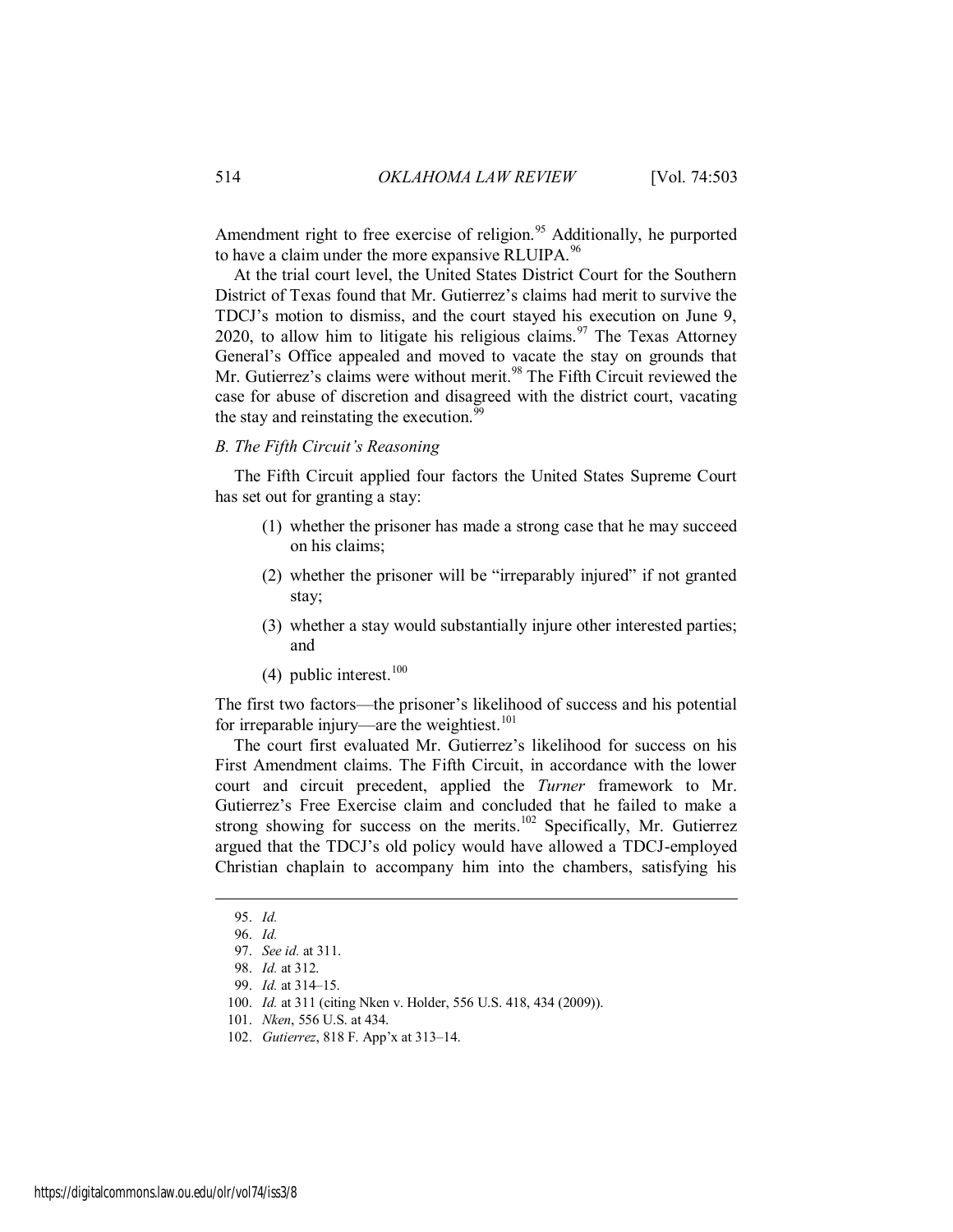asserted right.<sup>103</sup> The TDCJ changed its policy upon the suggestion of Justice Kavanaugh in *Murphy v. Collier* to permit no clergy.<sup>104</sup> Without systematically walking through the *Turner* factors, the court instead summarily concluded that, despite Mr. Gutierrez's "strong religious arguments," his legal arguments were lacking, as he was "unlikely to establish that TDCJ's execution policy is not 'reasonably related to legitimate penological interests."<sup>105</sup>

The court then evaluated the RLUIPA claim.<sup>106</sup> Under the federal statute, a government actor cannot substantially burden a prisoner's exercise of religion unless the government furthers its own compelling interest using the least restrictive means available.<sup>107</sup> Mr. Gutierrez argued that the TDCJ policy imposed a substantial burden—namely, that he would not be able to have spiritual comfort and guidance from a chaplain while dying, which is a practice of his Catholic faith.<sup>108</sup> The court held that Mr. Gutierrez also failed on this claim to show the state had imposed a substantial burden on his faith because the policy fell short of "truly pressur[ing] the adherent to significantly modify his religious behavior and significantly violate his religious beliefs." $109$  The court noted that the practice Mr. Gutierrez requested was perhaps a "spiritual comfort" that is a benefit not otherwise available.<sup>110</sup>

According to the court, Mr. Gutierrez failed on the first of the four stay factors: he had not made a strong showing on his First Amendment or RLUIPA claims.<sup>111</sup> The court quickly disposed of the final three factors, concluding that the district court erred in granting Mr. Gutierrez a stay of execution.<sup>112</sup> Thus, the court vacated the stay.<sup>113</sup>

<sup>103.</sup> *Id.* at 314.

<sup>104.</sup> Gutierrez v. Saenz, No. 1:19-cv-00185, slip op. at 4–5 (S.D. Tex. Nov. 24, 2020); *see also* Murphy v. Collier, 139 S. Ct. 1475, 1476–77 (2019) (mem.) (Kavanaugh, J., concurring).

<sup>105.</sup> *Gutierrez*, 818 F. App'x at 314 (quoting Turner v. Safley, 482 U.S. 78, 89 (1987)). 106. *Id.*

<sup>107.</sup> *Id.*; 42 U.S.C. § 2000cc-1(a).

<sup>108.</sup> *See Gutierrez*, 818 F. App'x at 314.

<sup>109.</sup> *Id.* (quoting Adkins v. Kaspar, 393 F.3d 559, 570 (5th Cir. 2004)).

<sup>110.</sup> *Id.*

<sup>111.</sup> *Id.* at 313–14.

<sup>112.</sup> *Id.* at 314–15.

<sup>113.</sup> *Id.* at 315.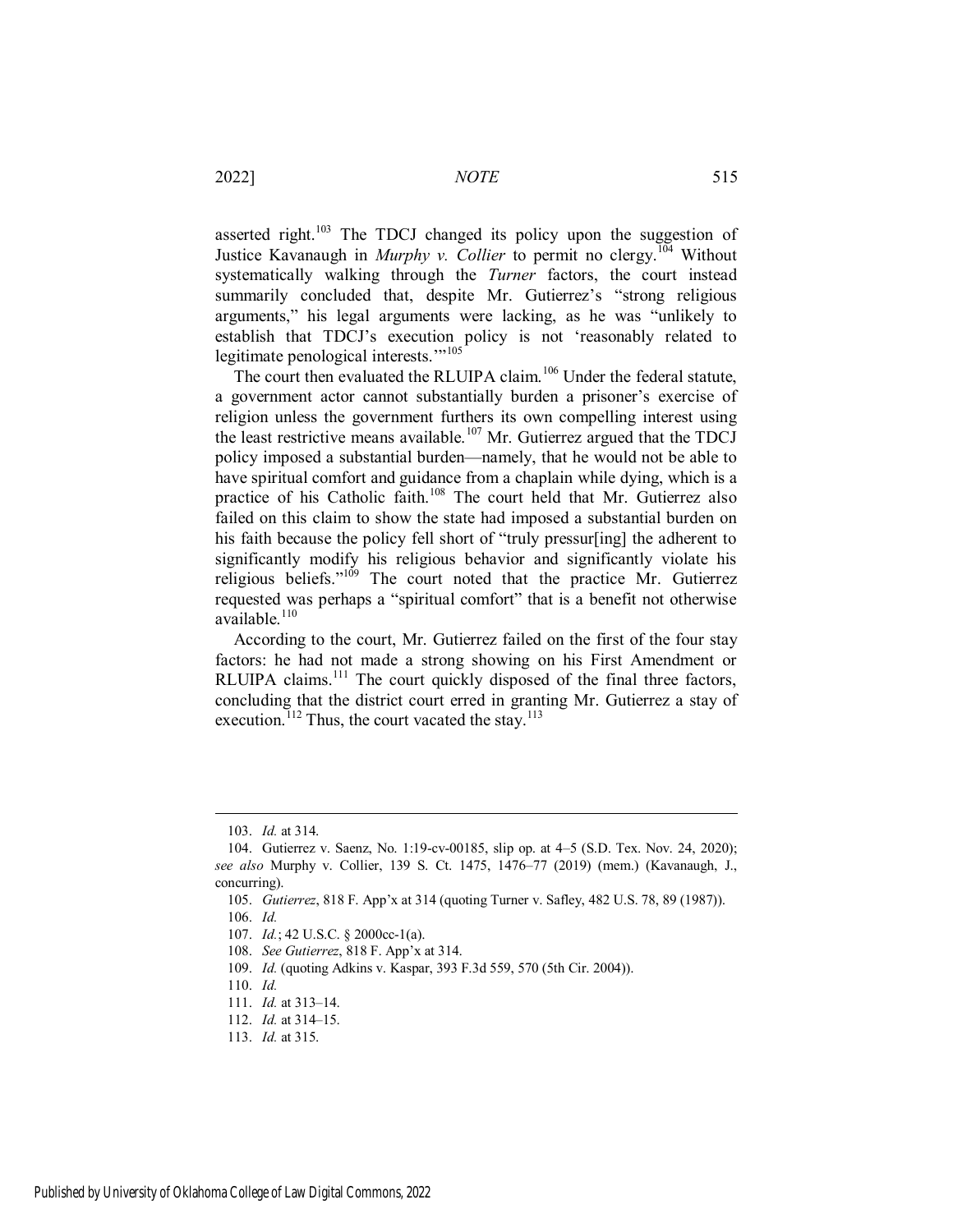#### *C. Appeal to the Supreme Court*

Mr. Gutierrez persisted in pursuing his claims on the merits; he appealed to the United States Supreme Court for an emergency stay of execution and petitioned for certiorari on his claims.<sup>114</sup> The Supreme Court reviewed the petition for emergency stay of execution and granted Mr. Gutierrez's stay, pending the Court's decision on whether to grant certiorari on the Fifth Circuit case.<sup>115</sup>

The Court also provided a surprising additional instruction to the trial court, the Southern District of Texas: "The District Court should promptly determine, based on whatever evidence the parties provide, whether serious security problems would result if a prisoner facing execution is permitted to choose the spiritual adviser the prisoner wishes to have in his immediate presence during the execution."<sup>116</sup> Legal journalists have noted this special instruction from the Court, indicating it "follows a series of disputes from last term that caused rifts among the justices over what religious rights prisoners have in their final moments."<sup>117</sup>

#### *D. The District Court's Finding*

Following the Supreme Court's order, the United States District Court for the Southern District of Texas considered evidence and briefs from both parties on the issue of potential security concerns posed by the presence of outside spiritual advisors in the execution chamber.<sup>118</sup> In deciding this narrow question, the district court issued a written opinion, which included its reasoning and a summary of both parties' submitted evidence after expedited discovery.<sup>119</sup>

The district court, evaluating the evidence submitted, emphasized the differences in the development of the TDCJ's 1985 execution policy and the development of the new 2019 policy.<sup>120</sup> Specifically, the 1985 policy, which allowed TDCJ chaplains in the chamber, took months to develop and went through several drafts.<sup>121</sup> "In contrast, the TDCJ implemented its April

<sup>114.</sup> *See* Gutierrez v. Saenz, 141 S. Ct. 127, 127–28 (2020) (mem.).

<sup>115.</sup> *Id.*

<sup>116.</sup> *Id.* at 128.

<sup>117.</sup> Jerome Ashton, *Supreme Court Halts Execution Without Chaplain in Death Chamber*, BLOOMBERG L. (June 17, 2020, 6:27 AM), https://news.bloomberglaw.com/uslaw-week/supreme-court-halts-execution-without-chaplain-in-death-chamber.

<sup>118.</sup> Gutierrez v. Saenz, No. 1:19-cv-00185, slip op. at 1 (S.D. Tex. Nov. 24, 2020).

<sup>119.</sup> *See generally id.*

<sup>120.</sup> *Id.* at 3–7.

<sup>121.</sup> *Id.* at 3–4, 7.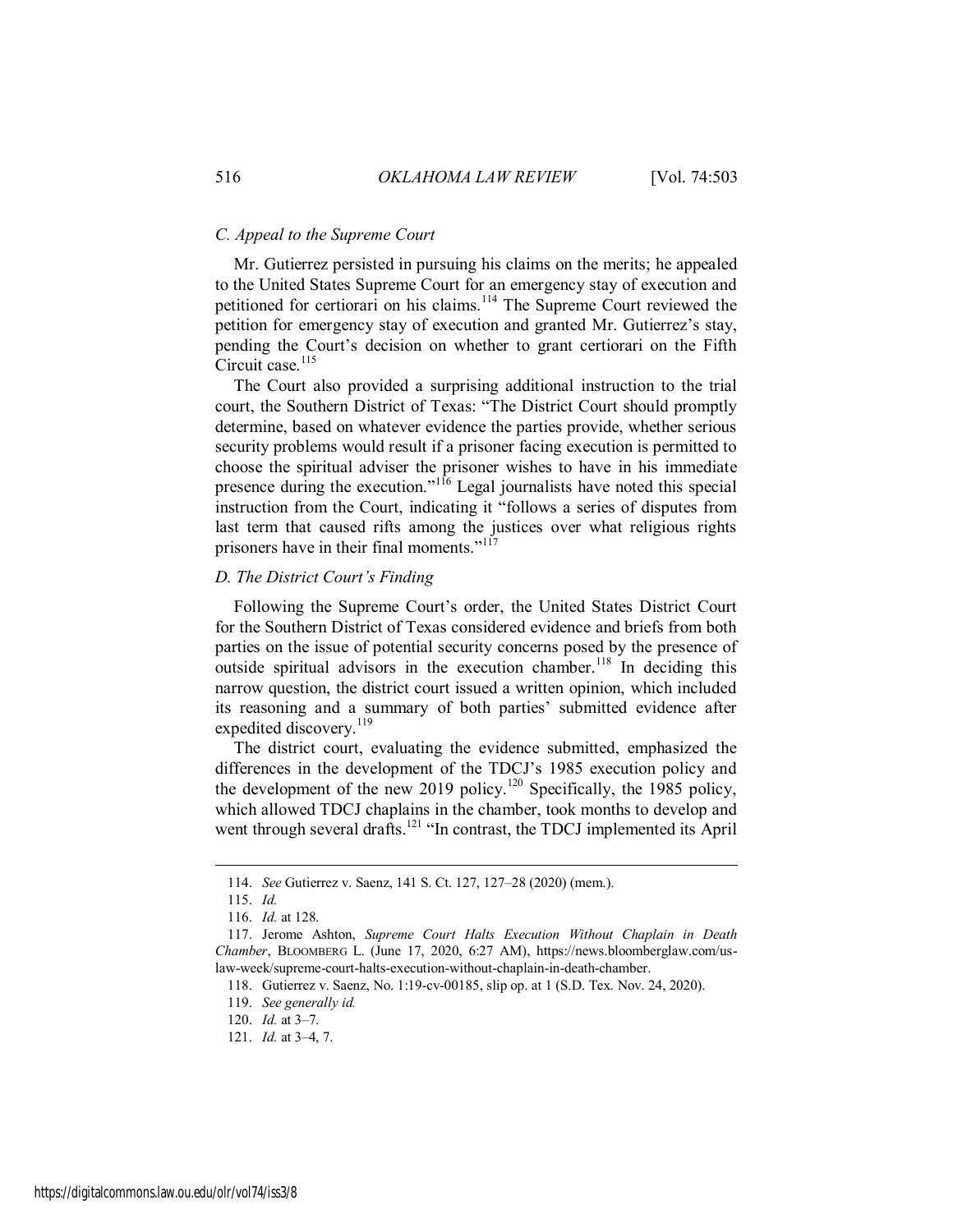2019 policy without any comprehensive study or intense review."<sup>122</sup> While the TDCJ now claims security concerns were the main reason for disallowing spiritual advisors into the chamber, only "some discussion was had about security risks."<sup>123</sup> Further, the TDCJ provided no evidence of "*specific* security concerns [it] discussed."<sup>124</sup> The court also noted Mr. Gutierrez's evidence of previously approved TDCJ chaplains' willingness to participate in his final moments<sup>125</sup> and the Federal Bureau of Prisons' allowance of approved clergy into federal execution chambers.<sup>126</sup>

On November 24, 2020, the district court issued its finding that "no serious security problems would result if a prisoner facing execution is permitted to have his chosen spiritual adviser in his immediate presence during the execution."<sup>127</sup> The court also concluded that the TDCJ raised no evidence of relevant, documented security incidents involving clergy; rather, the TDCJ merely raised "speculative concerns" regarding only outside advisors.<sup>128</sup> Lastly, the court found that the change in policy "was not driven by research, careful study, or meaningful evaluation.<sup>"129</sup> The court found that TDCJ officials gave great weight to Justice Kavanaugh's concurring statement in *Murphy*, supposedly interpreting it as a directive, not just a suggestion.<sup>130</sup> Justice Kavanaugh opined that the TDCJ had at least two means to possibly remedy the *Murphy* Establishment Clause issue: either allow *all* religious advisors into the execution chambers, or allow *none*.<sup>131</sup> The TDCJ clearly implemented the latter suggestion, prohibiting the presence of all religious advisors during executions.<sup>132</sup> The district court filed these conclusions with the Supreme Court, and the parties thereafter filed supplemental briefs at the Supreme Court.<sup>133</sup>

 $\overline{a}$ 

130. *Id.* at 7 (citing Murphy v. Collier, 139 S. Ct. 1475, 1480 (2019) (Kavanaugh, J., concurring)).

131. *Murphy*, 139 S. Ct. at 1476–77 (Kavanaugh, J., concurring).

132. *Gutierrez*, No. 1:19-cv-00185, slip op. at 4.

133. *See* Supplemental Brief in Support of Petition for Writ of Certiorari, Gutierrez v. Saenz, 141 S. Ct. 1260 (2021) (mem.) (No. 19-8695); Supplemental Brief, *Gutierrez*, 141 S. Ct. 1260 (2021) (mem.) (No. 19-8695).

<sup>122.</sup> *Id.* at 7.

<sup>123.</sup> *Id.*

<sup>124.</sup> *Id.* (emphasis added).

<sup>125.</sup> *Id.* at 10.

<sup>126.</sup> *Id.* at 12–13.

<sup>127.</sup> *Id.* at 1–2.

<sup>128.</sup> *Id.* at 2.

<sup>129.</sup> *Id.*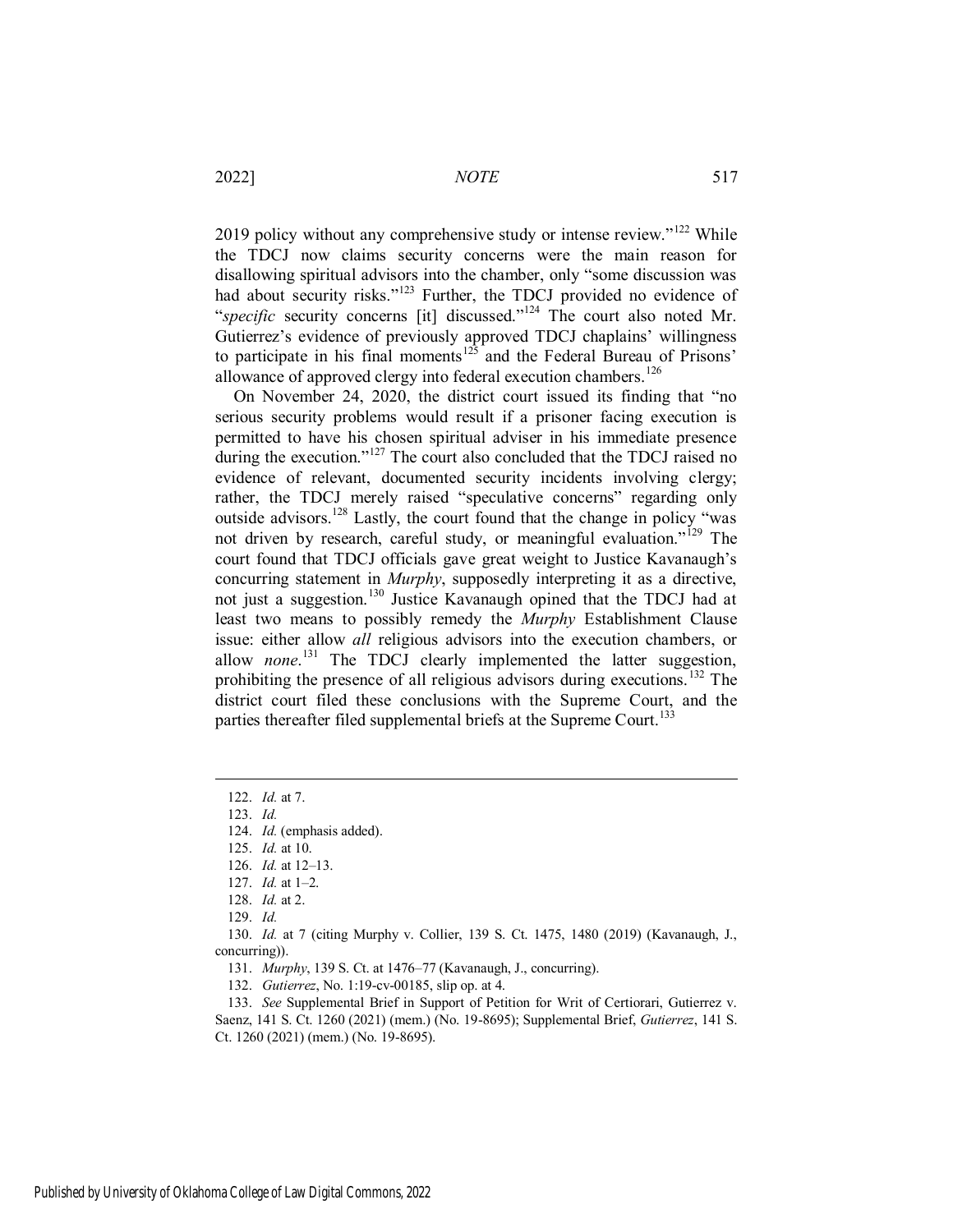#### *E. Current Status Before the Supreme Court*

In briefing to the Supreme Court, Texas argued it has a security-based interest in keeping uncleared and unnecessary persons out of the chambers.<sup>134</sup> Mr. Gutierrez, however, argued that Texas's old policy allowing clergy in the execution chambers existed for decades with no security incidents.<sup>135</sup> On January 25, 2021, approximately two months after the requested district court findings on security concerns, the Supreme Court granted certiorari but summarily disposed of the case, not ruling definitively on the existence of a right to clergy presence.<sup>136</sup> The Court did rule in Mr. Gutierrez's favor, however, vacating the Fifth Circuit's order and remanding the case back to the district court with instructions to rule on the merits of the religious claims<sup>137</sup> in light of the district court's factual finding of "no serious security problems."<sup>138</sup>

#### *IV. Analysis*

#### *A. The History and Evolution of the TDCJ Policy*

In Texas's response to Mr. Gutierrez's petition for certiorari, Texas claimed that prison security is unarguably a compelling government interest, but it also acknowledged that *Murphy* prompted the change in the policy.<sup>139</sup> Mr. Gutierrez noted that the change was for the "acknowledged purpose of avoiding the obligation to allow . . . a minister to a Buddhist prisoner."<sup>140</sup> Because the TDCJ only employed Christian, Jewish, Native American, and Muslim Chaplains, but not a Buddhist Chaplain, the TDCJ argued that its only options after the Supreme Court's holding in *Murphy* were to either hire chaplains for each of the twenty-five different religions represented on Texas's death row,<sup>141</sup> or allow no chaplains in the chamber.<sup>142</sup> Mr. Gutierrez argued that the TDCJ essentially attempted to avoid accommodating prisoners at the risk of denying their rights to free

<sup>134.</sup> *See* Brief in Opposition at 26, *Gutierrez*, 141 S. Ct. 1260 (2021) (mem.) (No. 19- 8695).

<sup>135.</sup> *See* Petition for Writ of Certiorari at 15, *Gutierrez*, 141 S. Ct. 1260 (2021) (mem.) (No. 19-8695).

<sup>136.</sup> *Gutierrez*, 141 S. Ct. at 1260–61.

<sup>137.</sup> *Id.*

<sup>138.</sup> Gutierrez v. Saenz, No. 1:19-cv-00185, slip op. at 2 (S.D. Tex. Nov. 24, 2020).

<sup>139.</sup> Brief in Opposition, *supra* note 134, at 14, 24.

<sup>140.</sup> *Gutierrez*, No. 1:19-cv-00185, at 5 n.8.

<sup>141.</sup> *See id.* at 4, 9.

<sup>142.</sup> *Id.* at 4.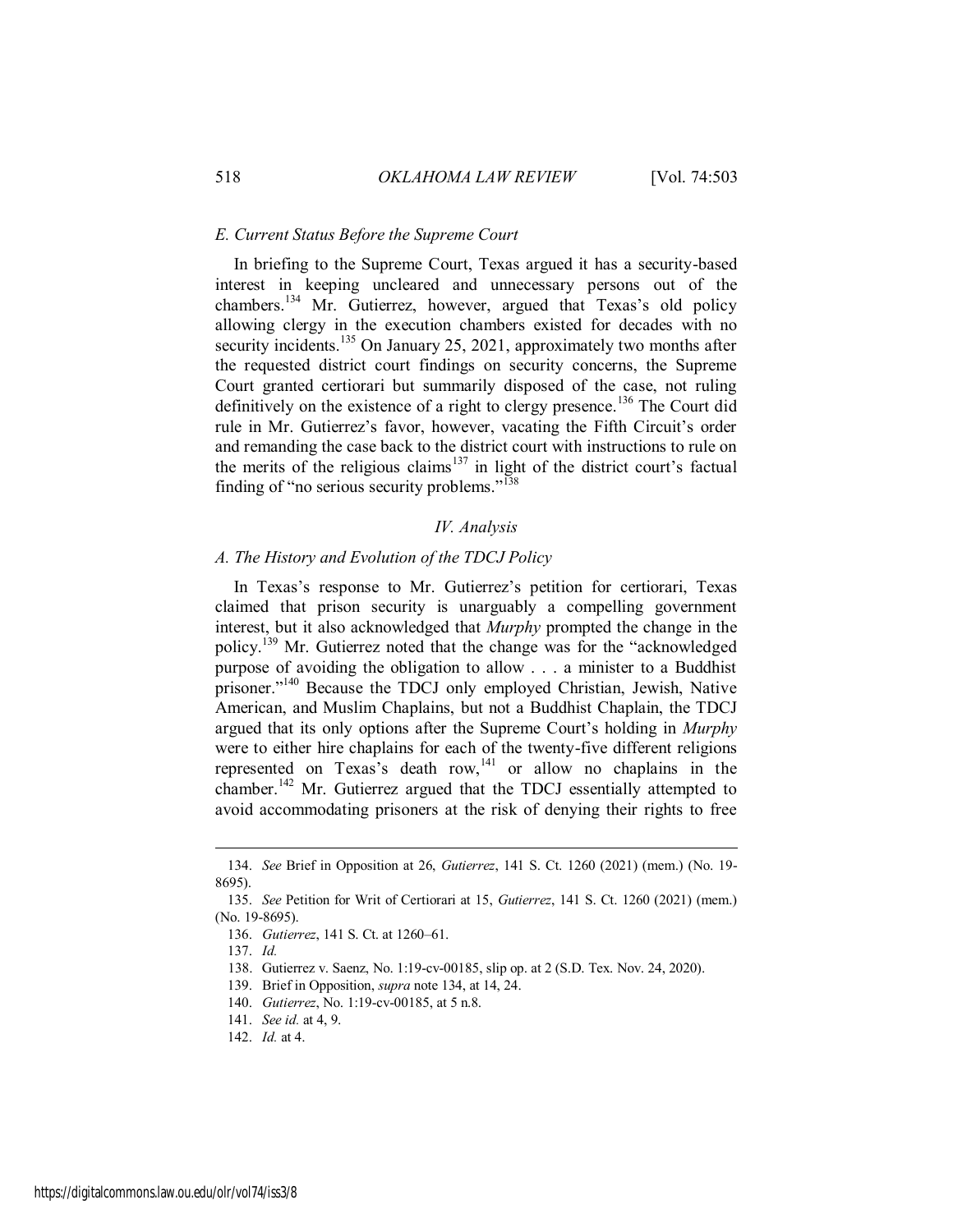2022] *NOTE* 519

religious exercise.<sup>143</sup> He argued that "chaplains have been present for hundreds of executions in Texas. But Texas changed the rules . . . in order to defeat a charge of religious discrimination brought by another inmate [Mr. Murphy] who practiced Buddhism."<sup>144</sup>

#### *B. Merits of Petitioner's Religious Exercise Claims*

Mr. Gutierrez argued the new TDCJ policy deprived him of the longallowed "religious consolation" that a priest provides to the dying, which the TDCJ previously recognized and provided to hundreds of death-row inmates.<sup>145</sup> He argued that the new policy substantially burdened his exercise of religion, forcing him to modify his religious practice and preference, which is "his belief that the presence of a chaplain in the execution chamber will aid his passage from this life to the next and assist him in reaching Heaven."<sup>146</sup>

The substantial-burden inquiry is the first prong in evaluating both RLUIPA and Free Exercise claims.<sup>147</sup> Applying the Tenth Circuit's methodical approach significantly helps in this inquiry,  $148$  especially as applied to death-row inmates. Society has grown more concerned with humane and peaceful executions, and an approach favoring a prisoner's exercise of a sincere religious belief during execution is in accord with a peaceful and humane death.<sup>149</sup> The Tenth Circuit inquiry first requires the prisoner to show a sincerely held religious belief.<sup>150</sup> Mr. Gutierrez emphasized that the lower courts did not contest or question the sincerity of his belief that clergy presence at death would assist him in reaching Heaven, as it is a reasonable and common belief established in Christian tradition.<sup>151</sup> While it did not question the sincerity of the belief, the Fifth Circuit did seemingly minimize it as "some benefit that is not otherwise

<sup>143.</sup> Petition for Writ of Certiorari, *supra* note 135, at 15.

<sup>144.</sup> *Id.*

<sup>145.</sup> Reply in Support of Petition for Writ of Certiorari at 3, Gutierrez v. Saenz, 141 S. Ct. 1260 (2021) (mem.) (No. 19-8695).

<sup>146.</sup> *Id.* at 5.

<sup>147.</sup> *See* DURHAM ET AL., *supra* note 50, § 35:5.

<sup>148.</sup> *See, e.g.*, Khan v. Barela, 808 F. App'x 602 (10th Cir. 2020); Yellowbear v. Lampert, 741 F.3d 48 (10th Cir. 2014).

<sup>149.</sup> *See* Brief Amicus Curiae of the Texas Catholic Conference of Bishops in Support of Petitioner at 2, Gutierrez v. Saenz, 141 S. Ct. 1260 (2021) (mem.) (No. 19-8695).

<sup>150.</sup> *See* DURHAM ET AL., *supra* note 50, § 35:5

<sup>151.</sup> Petition for Writ of Certiorari, *supra* note 135, at 19; Brief Amicus Curiae of the Texas Catholic Conference of Bishops, *supra* note 149, at 7, 14.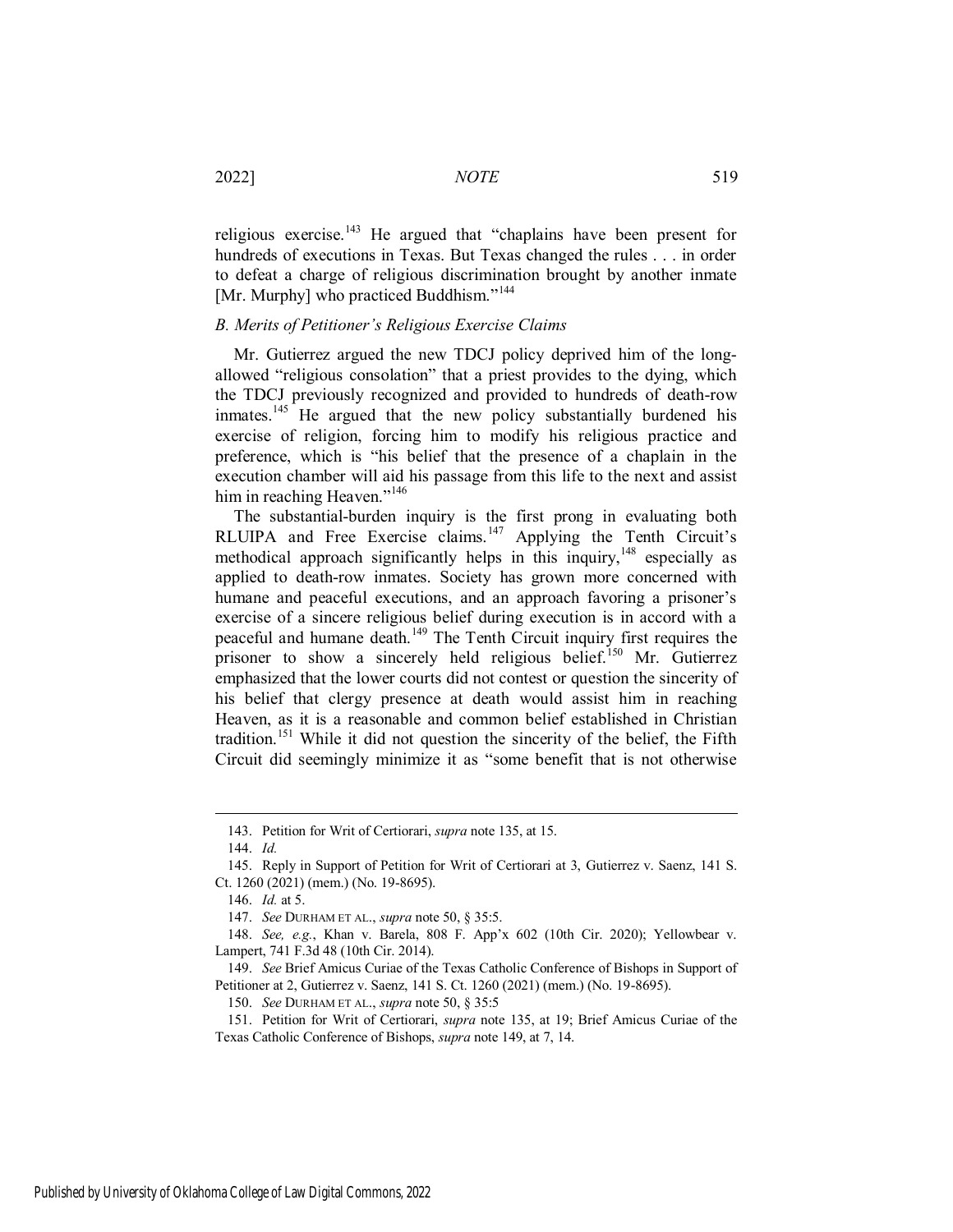generally available."<sup>152</sup> Mr. Gutierrez claims this assessment was unwarranted and that it ignored the fact that the TDCJ's old policy *did* make prison chaplains generally available to all inmates in the execution chamber.<sup>153</sup>

The second part of the Tenth Circuit's substantial-burden inquiry is clearly satisfied. The TDCJ prevented conduct motivated by Mr. Gutierrez's sincerely held belief or put substantial pressure on him to refrain from the conduct motivated by his sincere belief, amounting to a substantial burden either way.

Respondents at the TDCJ dispute Mr. Gutierrez's claim that his religious exercise was substantially burdened, arguing the prison still allowed inmates to meet with clergy *before* entering the execution chambers, permitting religious exercise, not substantially burdening it.<sup>154</sup> They claimed the new restriction barring clergy from the execution chambers would only be a substantial burden if they were preventing an act a prisoner's religion dictated or demanded, not just a religious consolation.<sup>155</sup> Mr. Gutierrez claimed this argument was contrary to the weight of caselaw, which concludes the religious exercise does not have to be central to the religion to be sincerely held.<sup>156</sup>

#### *C. Merits of the Respondent's Security Concerns Defense*

In both RLUIPA and Free Exercise inquiries, the prison must show they have a legitimate interest justifying any substantial burden on prisoners' religious exercise. Respondent TDCJ officials argued that the TDCJ, as a prison administrator, should receive deference when "establishing necessary regulations to maintain security" and the prison policy fit this security interest.<sup>157</sup> The TDCJ bolstered this request for deference with a federalism argument, claiming the Court should not be involved in the TDCJ's "screening and approval of requested spiritual advisors, e.g., in the event TDCJ determines a particular spiritual advisor does not meet its criteria."<sup>158</sup> The TDCJ emphasized the particular experience and training of

<sup>152.</sup> Gutierrez v. Saenz, 818 F. App'x 309, 314 (5th Cir. 2020).

<sup>153.</sup> Petition for Writ of Certiorari, *supra* note 135, at 19.

<sup>154.</sup> Brief in Opposition, *supra* note 134, at 18–19.

<sup>155.</sup> *See id.* at 20–21 (arguing that Catholicism does not mandate contemporaneous administration of last rites as a person is dying).

<sup>156.</sup> Cutter v. Wilkinson, 544 U.S. 709, 725 n.13 (2005).

<sup>157.</sup> Brief in Opposition, *supra* note 134, at 10.

<sup>158.</sup> *Id.* at 25 (citing *Cutter*, 544 U.S. at 726; Lewis v. Casey, 518 U.S. 343, 362 (1996)

<sup>(</sup>supporting the proposition that "federal courts are not to become 'enmeshed in the minutiae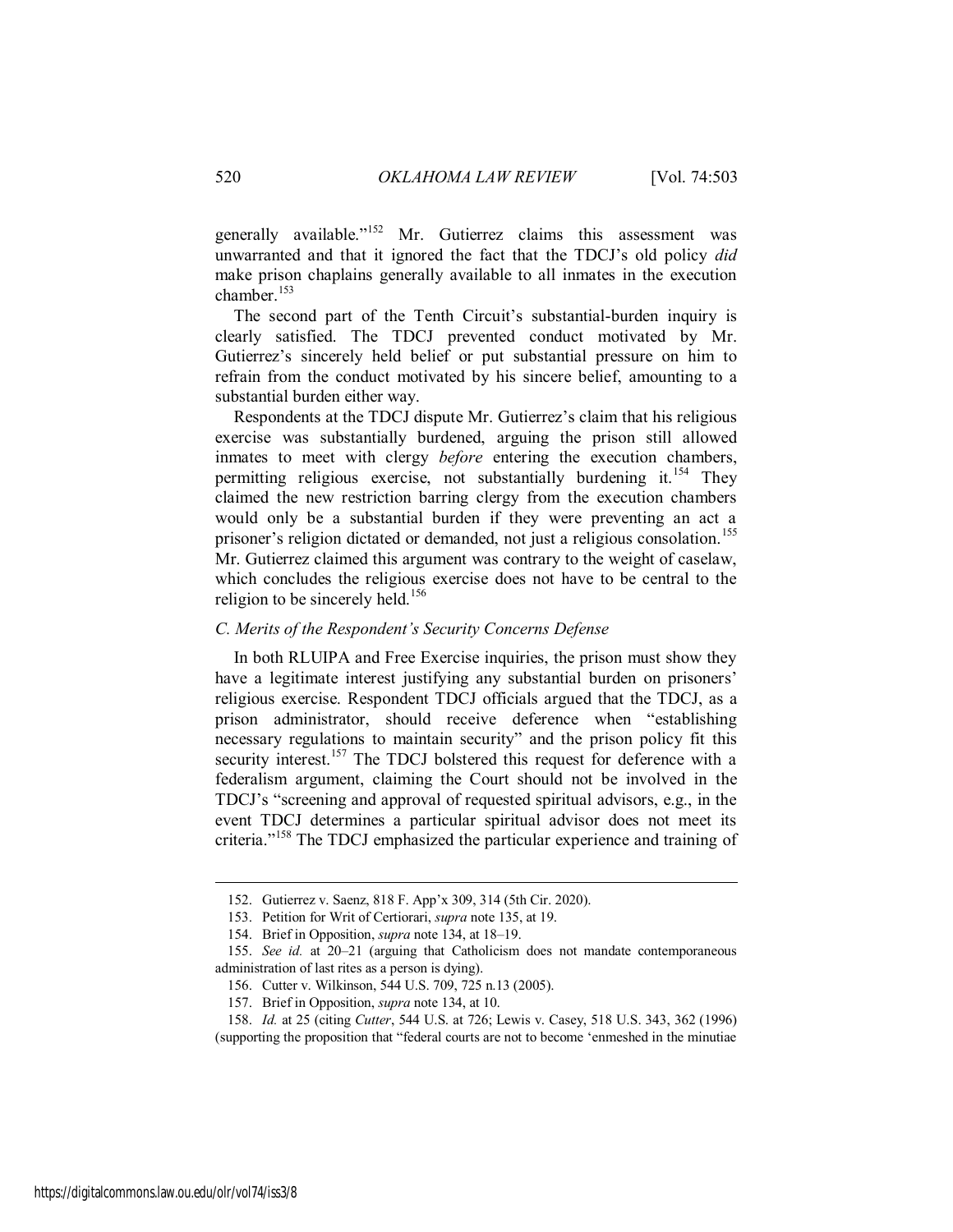its own chaplains, which qualified them to be present in the chamber before 2019, and that outside clergy would not have the requisite training, which raises a security concern.<sup>159</sup> The TDCJ also sought to avoid outside clergy becoming aware of the identities of anyone part of the lethal injection team, as anonymity is important to the integrity of the execution process.<sup>160</sup> The Court initially seemed to find some merit to these TDCJ concerns as well, based on its order to the district court regarding the security argument, but it is unlikely these concerns could withstand further court scrutiny.

Petitioner Gutierrez argued these concerns are speculative and that his situation did not implicate these "outside clergy" concerns, as he would be satisfied with a previously acceptable and TDCJ-employed priest attending his execution.<sup>161</sup> The TDCJ stated in its *Murphy v. Collier* brief that TDCJ chaplains are "truly dedicated to TDCJ's interests" and act professionally in the execution chambers.<sup>162</sup> In providing evidence to the district court, the TDCJ also could not produce any evidence of security problems arising from chaplain behavior in the execution chamber under its former policy allowing chaplains in the chamber.<sup>163</sup> In fact, over the course of  $560$ executions guided by the former policy, there were no chaplain security incidents.<sup>164</sup> Additionally, evidence showing TDCJ chaplains received extremely minimal execution chamber-specific training<sup>165</sup> combined with the lack of TDCJ chaplain incidents led the district court to conclude that even outside clergy presence in the chamber did not pose serious security concerns.<sup>166</sup>

#### *D. Federal and Other State Execution Chamber Policies*

As the district court noted, since the federal government began carrying out executions again in 2020, it has executed thirteen people<sup>167</sup> and has

of prison operations'"); Gates v. Cook, 376 F.3d 323, 338 (5th Cir. 2004) (supporting the proposition that "federal courts 'are not to micromanage state prisons.'")).

<sup>159.</sup> *See* Gutierrez v. Saenz, No. 1:19-cv-00185, slip op. at 11–12, (S.D. Tex. Nov. 24, 2020).

<sup>160.</sup> *Id.* at 24.

<sup>161.</sup> *Id.* at 11 n.10; Supplemental Brief in Support of Petition for Writ of Certiorari, *supra* note 133, at 4.

<sup>162.</sup> Reply in Support of Petition for Writ of Certiorari, *supra* note 145, at 7.

<sup>163.</sup> *Gutierrez*, No. 1:19-cv-00185, at 7.

<sup>164.</sup> *Id.* at 3.

<sup>165.</sup> *Id.* at 26. The preparatory "training" for TDCJ chaplains selected for execution chamber duties consisted essentially of just a walk-through. *Id.*

<sup>166.</sup> *Id.* at 29.

<sup>167.</sup> *Capital Punishment.*, FED. BUREAU PRISONS, https://www.bop.gov/about/history/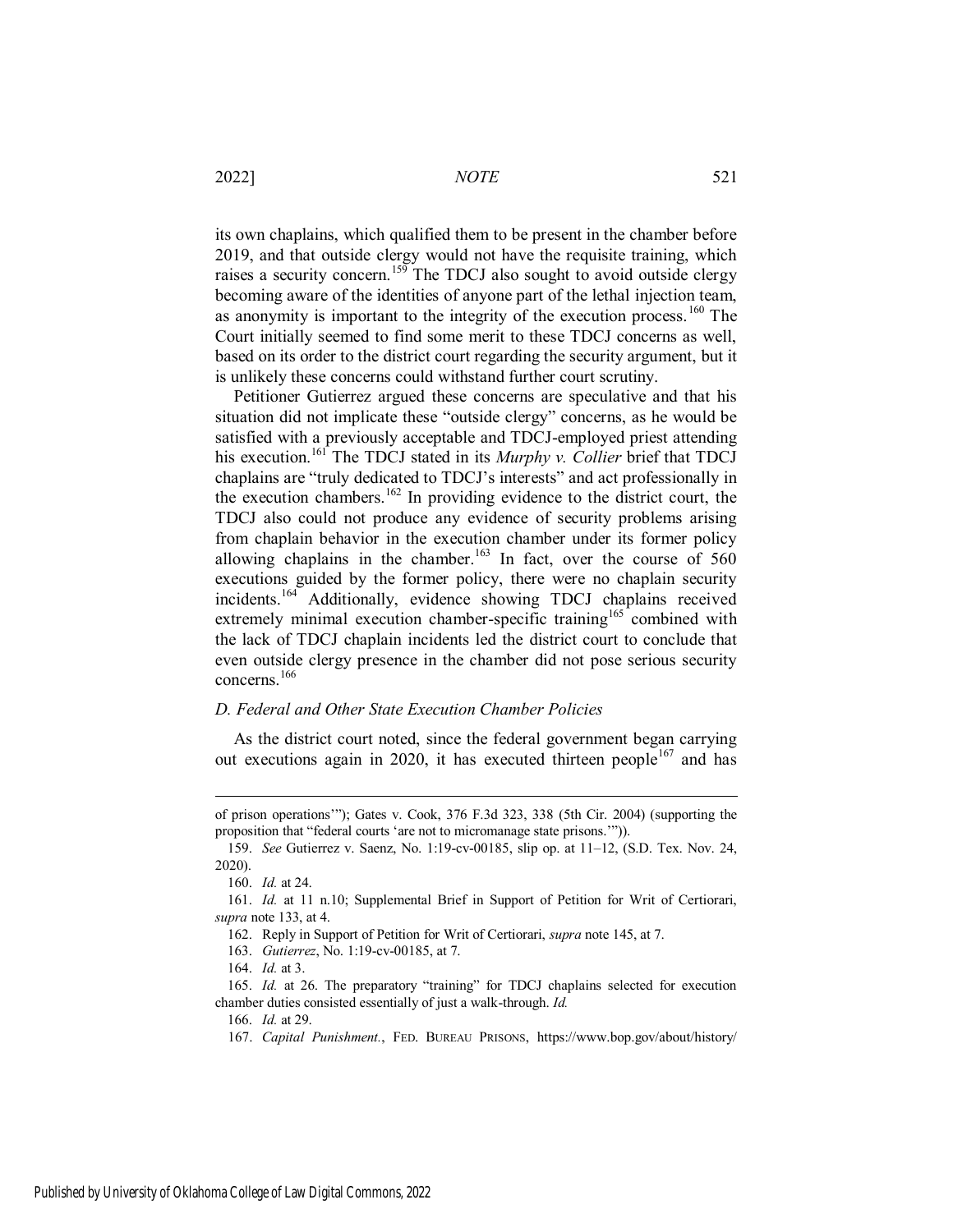allowed at least ten of them to have the clergy of their choice present in the execution chamber, following a request and advanced approval.<sup>168</sup> Ultimately, the *Gutierrez* district court found the federal execution policy held great weight against the TDCJ's argument and the TDCJ did not "distinguish between the circumstances surrounding a federal execution and one in Texas."<sup>169</sup> Before the execution of federal prisoner Daniel Lewis Lee, a follower of the Asatru pagan religious sect, Lee requested his priestess be allowed into the execution chamber with him.<sup>170</sup> The Federal Bureau of Prisons agreed, provided the priestess with written instructions, and promised to follow up with her "to further discuss logistical details and answer any questions."<sup>171</sup> The prison staff escorted the priestess into the chamber and the execution was carried out without incident.<sup>172</sup> Even those most familiar with the TDCJ policy recognize that the Federal Bureau of Prison's policy is a successful example of "how it is possible to allow outside spiritual advisors of an inmate's choice under specific guidelines and accompanied by security escorts."<sup>173</sup>

While most states have either outlawed the death penalty or do not actively use it, some states that do actively use the death penalty have allowed clergy into the execution chambers.<sup>174</sup> Several state execution policies, including Oklahoma's policy as written, do not expressly bar clergy from the chambers but also do not expressly allow for clergy in the chambers.<sup>175</sup> Oklahoma seemingly allowed clergy, including outside clergy,

170. *Id.* at 12–13.

 $\overline{a}$ 

173. *Id.* at 12.

federal\_executions.jsp (last visited Nov. 8, 2021).

<sup>168.</sup> *Id.* at 12–13; Dunn v. Smith, 141 S. Ct. 725, 726 (2021) (mem.) (Kagan, J., concurring).

<sup>169.</sup> *Gutierrez*, No. 1:19-cv-00185, at 23.

<sup>171.</sup> *Id.* at 13.

<sup>172.</sup> *See id.*; Michael Balsamo, *First Federal Execution in 17 Years; Another Set Wednesday*, AP NEWS (July 14, 2020), https://apnews.com/article/health-arkansas-in-statewire-ar-state-wire-virus-outbreak-638826b00bba1b389756126e4cfae97a.

<sup>174.</sup> Maryland, Georgia, Texas, and Tennessee allowed chaplains in the execution chambers in 2014. *State Weighs Allowing Inmates' Own Clergy During Execution*, CUMBERLAND TIMES-NEWS (Aug. 7, 2014), https://www.times-news.com/news/local\_news/ state-weighs-allowing-inmates-own-clergy-during-execution/article\_3bff0c86-338f-5b81 b6e7-29b5139b1b17.html.

<sup>175.</sup> Georgia, Idaho, Indiana, Kentucky, Louisiana, Mississippi, Nevada, North Carolina, Ohio, Oklahoma, and South Dakota neither explicitly permit nor bar clergy from the execution chamber. Opposition to Emergency Application to Vacate Injunction of Execution at 15 n.10, Dunn v. Smith, 141 S. Ct. 725 (2021) (mem.); *see also* OKLA. DEP'T OF CORR., EXECUTION PROCEDURES § VI(C)(4) (2020).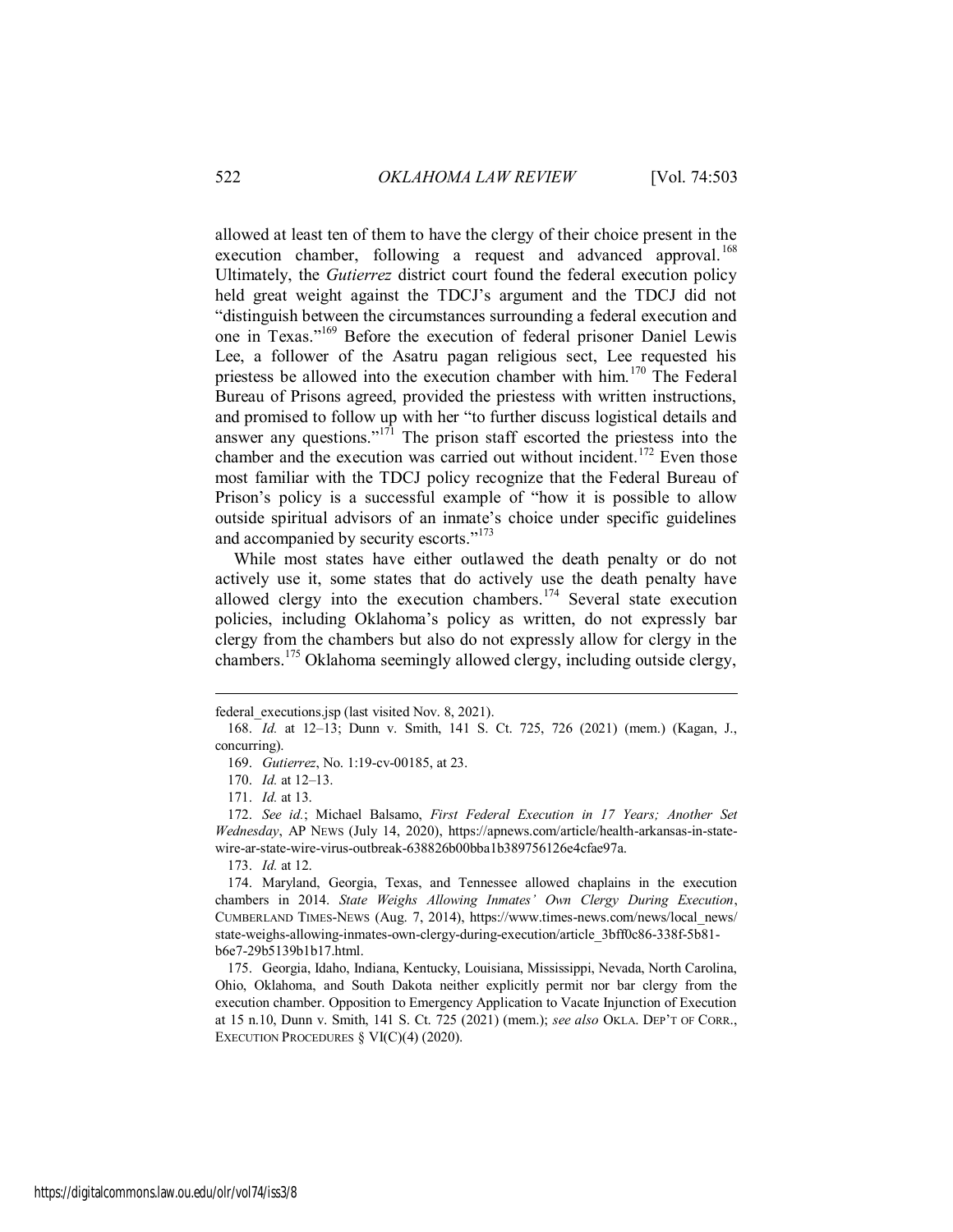until an event in which an outside clergyperson arrived at the prison wearing an ankle monitor—apparently having been on probation for a crime.<sup>176</sup> While this may seem the exact kind of security incident states like Texas wish to avoid by prohibiting clergy altogether, a simple preparatory security measure, such as a background check on the clergyperson, would prevent such an incident. Until Texas changed its policy in 2019, the state was a prime example for ensuring safe executions while still allowing chaplain presence and effectively preserving religious freedom.<sup>177</sup>

The federal government's advance security measures, including background screenings and providing instruction, have proven efficient and successful while still furthering prisons' valid interests in security. States wishing to carry out executions have these proven alternative means to ensure security—means much less restrictive than completely barring clergy. Justice Kagan's concurring opinion in *Dunn v. Smith*, the most recent Supreme Court case ruling on the clergy issue against an Alabama prison, is forceful and prophetic:

[P]ast practice, in Alabama and elsewhere, shows that a prison may ensure security without barring all clergy members from the execution chamber. . . . Nowhere, as far as I can tell, has the presence of a clergy member (whether state-appointed or independent) disturbed an execution. That record "suggests that [Alabama] could satisfy its security concerns through a means less restrictive" than its current prohibition.<sup>178</sup>

#### *E.* Gutierrez *Resolved?*

Within a few months of the Supreme Court's remand of Mr. Gutierrez's case back down to the district court with instructions to rule on the merits of the religious claims, and shortly following the Court's February 2021 direction in *Dunn v. Smith*, the TDCJ backtracked its execution policy.<sup>179</sup>

<sup>176.</sup> Brian Witte, *Md. Weighs Allowing Inmates' Own Clergy at Death*, WASH. TIMES (July 19, 2010), https://www.washingtontimes.com/news/2010/jul/19/md-clergy-deathchamber-proposal/.

<sup>177.</sup> *See id.*; *Gutierrez*, No. 1:19-cv-00185, at 3. Before Texas changed its policy, no chaplain had caused an incident in any of Texas's executions since 1982. *Id.*

<sup>178.</sup> Dunn v. Smith, 141 S. Ct. 725, 725–26 (2021) (mem.) (Kagan, J., concurring) (quoting Holt v. Hobbs, 574 U.S. 352, 368–69 (2015)).

<sup>179.</sup> Dallas Morning News Editorial, Opinion, *Texas Wisely Ends Its Indefensible Policy of Barring Clergy from the Execution Chamber*, DALL. MORNING NEWS (May 5, 2021, 8:18 AM), https://www.dallasnews.com/opinion/editorials/2021/05/05/texas-wisely-ends-its-inde fensible-policy-of-barring-clergy-from-the-execution-chamber/ [hereinafter *Texas Wisely*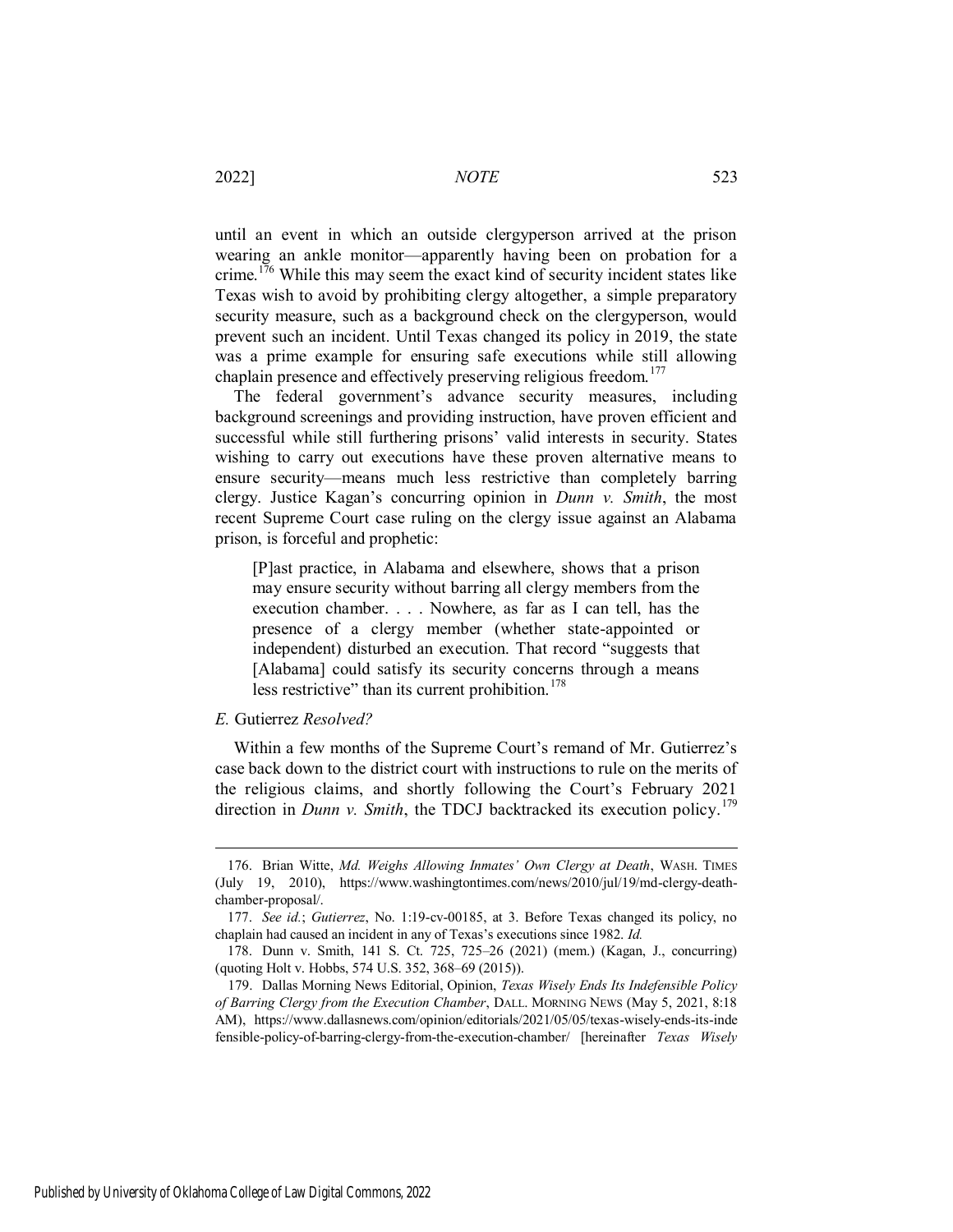On April 21, 2021, it announced reinstatement of authorized clergy presence in the state's execution chamber, this time explicitly allowing a prisoner's selected outside spiritual advisor if cleared in advance.<sup>180</sup> Although the change in policy in effect granted Mr. Gutierrez his requested relief and rendered his claims moot, the Supreme Court's hesitancy in pronouncing a broad rule as of spring 2022 still may leave states with the option to proceed with executions without clergy presence.

In November 2021, the Supreme Court heard oral arguments in *Ramirez v. Collier*, in which another Texas death row prisoner claimed his RLUIPA rights would be violated by the TDCJ if he were denied his pastor's touch and audible prayer in the execution chamber.<sup>181</sup> The Court ruled in favor of the prisoner, holding that he was likely to succeed on his RLUIPA claims and that Texas, on the record presented to the Court, had not shown that denying the prisoner's specific request was the least restrictive means of furthering the state's compelling interest.<sup>182</sup> The Court emphasized that RLUIPA claims require case-by-case consideration, but it also advised states to implement policies addressing clergy issues likely to arise in executions:

If spiritual advisors are to be admitted into the execution chamber, it would also seem reasonable to require some training on procedures, including any restrictions on their movements or conduct. When a spiritual advisor would enter and must leave could be spelled out. If the advisor is to touch the prisoner, the State might also specify where and for how long. And, as noted, if audible prayer is to occur, a variety of considerations might be set forth in advance to avoid disruption. It may also be reasonable to document the advisor's advance agreement to comply with any restrictions. If States adopt clear rules in advance, it should be the rare case that requires last-minute resort to the federal courts.<sup>183</sup>

*Ends*]; Amy Howe, *Court Blocks Execution, Will Weigh in on Inmate's Religious-Liberty Claims*, SCOTUSBLOG (Sept. 8, 2021, 10:47 PM), https://www.scotusblog.com/ 2021/09/court-blocks-execution-will-weigh-in-on-inmates-religious-liberty-claims/.

<sup>180.</sup> *Texas Wisely Ends*, *supra* note 179.

<sup>181.</sup> Ramirez v. Collier, 142 S. Ct. 1264, 1274 (2022).

<sup>182.</sup> *Id.* at 1281.

<sup>183.</sup> *Id.* at 1283 (citation omitted).